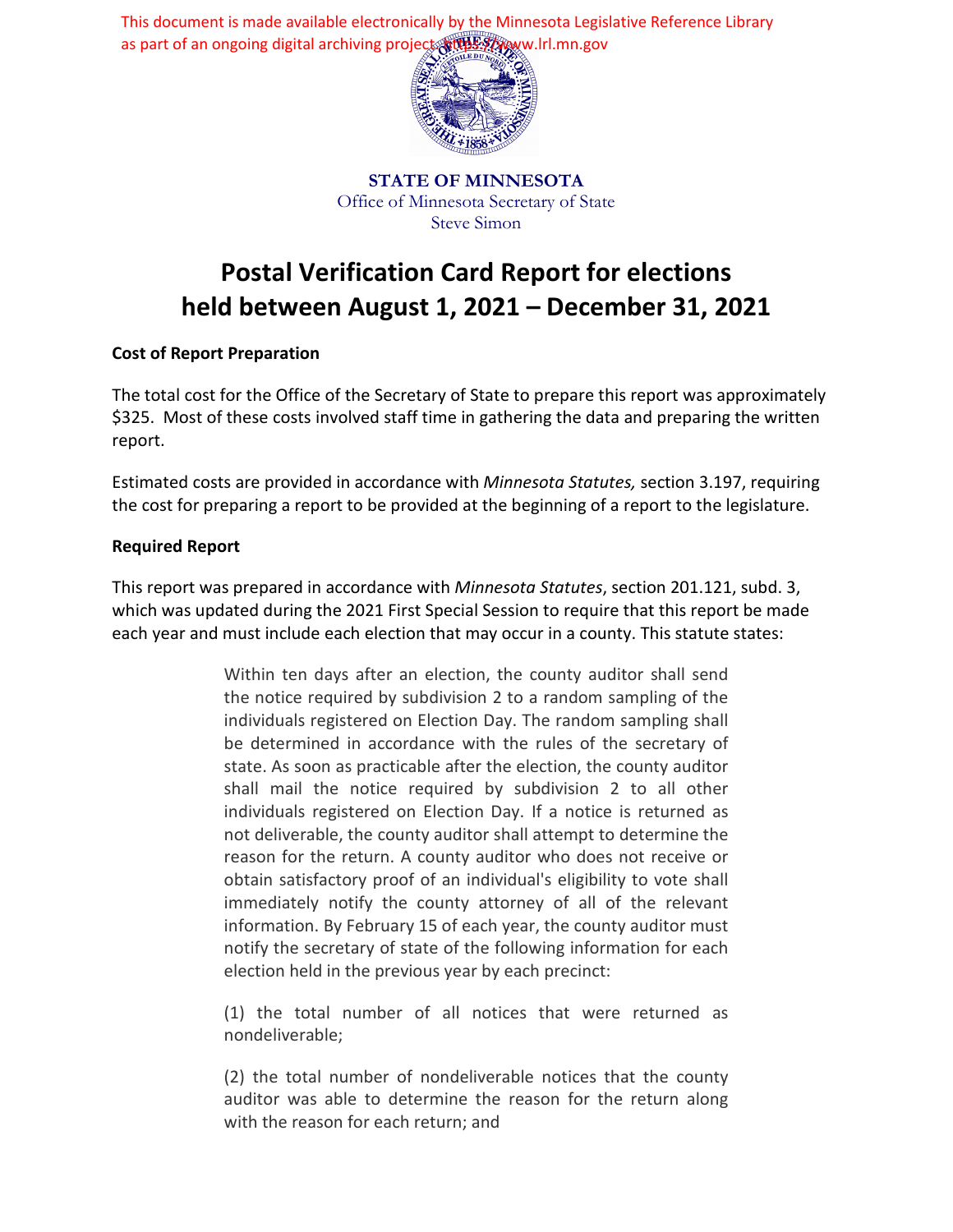(3) the total number of individuals for whom the county auditor does not receive or obtain satisfactory proof of an individual's eligibility to vote.

(b) By March 1 of every year, the secretary of state shall report to the chair and ranking minority members of the legislative committees with jurisdiction over elections the following information for each election held in the previous year by each precinct and each county:

(1) the total number of all notices that were returned as nondeliverable;

(2) the total number of nondeliverable notices that a county auditor was able to determine the reason for the return along with the reason for each return; and

(3) the total number of individuals for whom the county auditor does not receive or obtain satisfactory proof of an individual's eligibility to vote.

Whenever voters register to vote for the first time or update their registrations, county auditors send them postcards, called Postal Verification Cards or PVCs. These postcards serve the dual purpose of notifying voters of their polling place and of providing the county with a verification of the voter's address. The postcards are sent as non-forwardable mail, so that if the voter does not reside at the address at which they registered, it is returned to the county auditor as undeliverable.

These postcards are sent for other purposes as well, such as to notify voters that their polling place has changed or to update voters of their new districts after re-districting. The records of voters who have postcards that are returned as undeliverable and which do not provide a forwarding address for the voter are flagged as "challenged." As a result, if these voters try to vote from this address they will be asked questions under oath about where they reside before being allowed to vote.

For voters who register to vote on Election Day whose postcards are returned as undeliverable, the process is somewhat different. In this case, the county auditor must attempt to determine the reason for the return. For example, was there a typo in the voter's name or address that made the postcard undeliverable? Has the voter moved since Election Day? The county auditor must also obtain proof that the individual was eligible to vote. If they cannot find satisfactory evidence of the voter's eligibility, the county auditor is required to turn the matter over to the county attorney for further investigation and potential prosecution. Starting with the 2010 general election, county auditors are also required to report the number of notices referred to their county attorneys to the Secretary of State.

This report is a compilation of the reports that this office received from the county auditors and provides the numbers by precinct and county, as required by statute. In the event any additional information is gathered from county auditors, this report will be updated.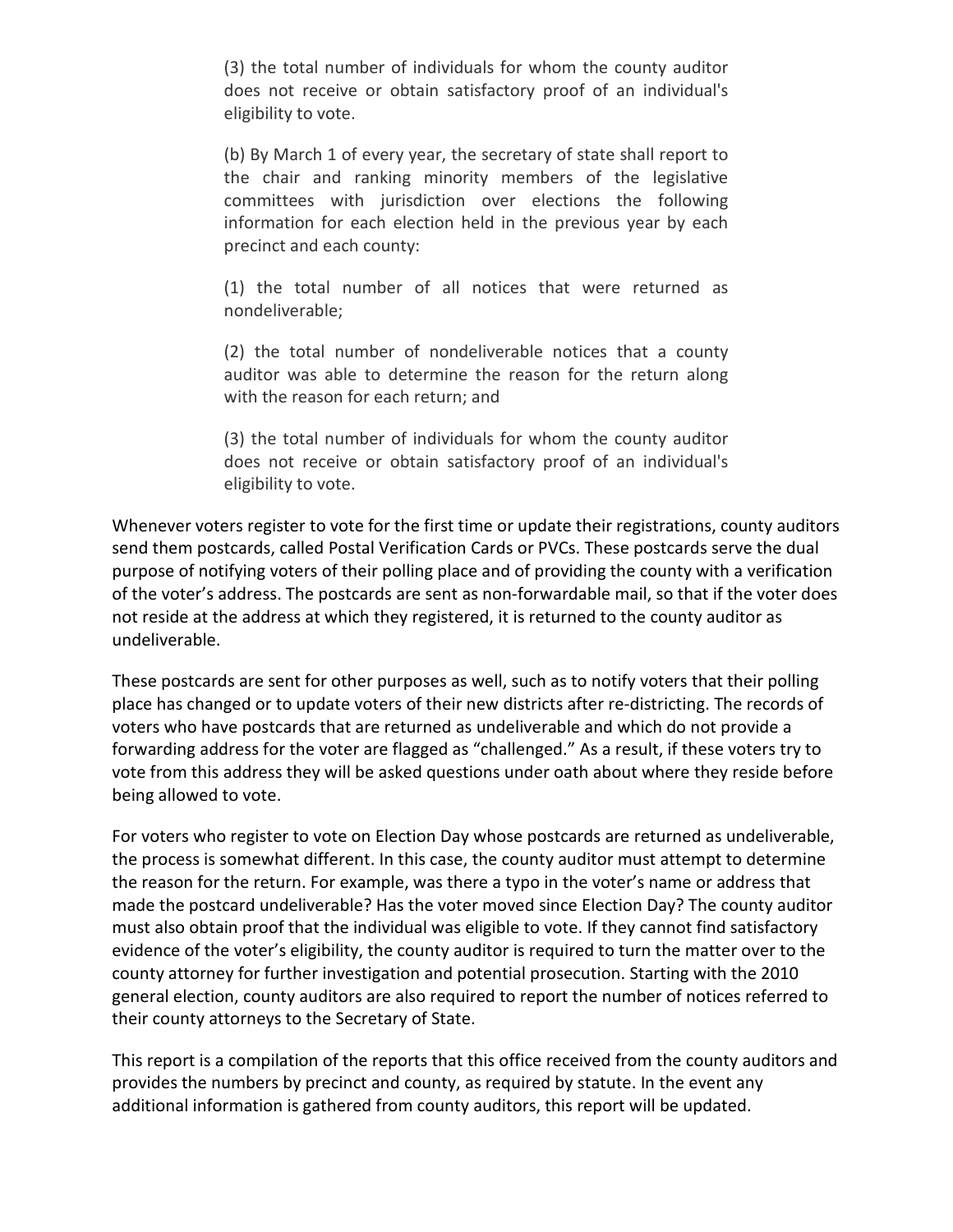| <b>County Name</b> | <b>Precinct Name</b>           | Total<br>returned       | No<br>satisfactory<br>proof of<br>eligiblity | No yellow<br>sticker<br>indicating return<br>reason | Determined<br>reason for<br>return | Attempted -<br>not known | Forwarding<br>address in<br>another MN<br>county | Forwarding<br>address in<br>county | <b>Forwarding</b><br>address out<br>of state | address                 | Insufficient   Moved - left<br>no address | No CPO<br>number | number       | No such No such<br>street | Not<br>deliverable as<br>addressed | Return to<br>sender | Temporarily<br>away | <b>Unable to</b><br>forward/for Unclaimed Vacant PO Box<br>review |             |              |              | <b>No Mail</b><br>Receptacle |
|--------------------|--------------------------------|-------------------------|----------------------------------------------|-----------------------------------------------------|------------------------------------|--------------------------|--------------------------------------------------|------------------------------------|----------------------------------------------|-------------------------|-------------------------------------------|------------------|--------------|---------------------------|------------------------------------|---------------------|---------------------|-------------------------------------------------------------------|-------------|--------------|--------------|------------------------------|
|                    |                                |                         |                                              |                                                     |                                    |                          |                                                  |                                    |                                              |                         |                                           |                  |              |                           |                                    |                     |                     |                                                                   |             |              |              |                              |
| Anoka              | ANDOVER P-1                    | $\overline{1}$          | $\Omega$                                     | $\mathbf{0}$                                        | -1                                 |                          |                                                  | -1                                 |                                              |                         |                                           |                  |              |                           |                                    |                     |                     |                                                                   |             |              |              |                              |
| Anoka              | ANDOVER P-3                    |                         | $\Omega$                                     | $\mathbf 0$                                         | -1                                 |                          |                                                  | 1                                  |                                              |                         |                                           |                  |              |                           |                                    |                     |                     |                                                                   |             |              |              |                              |
| Anoka              | ANDOVER P-5                    | 1                       | $\Omega$                                     | $\mathbf 0$                                         | $\overline{1}$                     |                          | 1                                                |                                    |                                              |                         |                                           |                  |              |                           |                                    |                     |                     |                                                                   |             |              |              |                              |
| Anoka              | ANDOVER P-6                    | $\mathbf{1}$            | $\Omega$                                     | $\mathbf 0$                                         | $\mathbf{1}$                       |                          |                                                  |                                    |                                              |                         |                                           |                  |              |                           | $\mathbf{1}$                       |                     |                     |                                                                   |             |              |              |                              |
| Anoka              | COON RAPIDS W-1 P-4            | 1                       | $\Omega$                                     | $\mathbf 0$                                         | 1                                  |                          |                                                  | 1                                  |                                              |                         |                                           |                  |              |                           |                                    |                     |                     |                                                                   |             |              |              |                              |
| Anoka              | COON RAPIDS W-3 P-1            | 1                       | $\overline{0}$                               | $\mathbf 0$                                         | 1                                  | 1                        |                                                  |                                    |                                              |                         |                                           |                  |              |                           |                                    |                     |                     |                                                                   |             |              |              |                              |
| Anoka              | COON RAPIDS W-3 P-3            | 1                       | $\mathbf 0$                                  | $\mathbf 0$                                         | 1                                  |                          |                                                  | 1                                  |                                              |                         |                                           |                  |              |                           |                                    |                     |                     |                                                                   |             |              |              |                              |
| Anoka              | <b>HAM LAKE P-3A</b>           | $\mathbf{1}$            | $\Omega$                                     | $\mathbf 0$                                         | 1                                  |                          |                                                  | $\mathbf{1}$                       |                                              |                         |                                           |                  |              |                           |                                    |                     |                     |                                                                   |             |              |              |                              |
| Anoka              | <b>HAM LAKE P-6A</b>           | 2                       | $\Omega$                                     | $\mathbf 0$                                         | $\overline{2}$                     |                          |                                                  | $\overline{2}$                     |                                              |                         |                                           |                  |              |                           |                                    |                     |                     |                                                                   |             |              |              |                              |
| Anoka              | SAINT FRANCIS P-1              | $\overline{1}$          | $\Omega$                                     | $\mathbf 0$                                         | $\mathbf{1}$                       |                          |                                                  |                                    |                                              |                         |                                           |                  |              |                           |                                    |                     |                     |                                                                   |             |              |              | 1                            |
| Anoka              | <b>TOTAL</b>                   | 11                      | 0                                            | $\mathbf 0$                                         | 11                                 | 1                        | 1                                                | $\mathbf{7}$                       | $\mathbf 0$                                  | $\mathbf 0$             | $\mathbf 0$                               | $\mathbf 0$      | $\mathbf 0$  | $\mathbf{0}$              | -1                                 | $\mathbf 0$         | $\mathbf{0}$        | $\mathbf{0}$                                                      | $\mathbf 0$ | $\mathbf{0}$ | $\mathbf 0$  | -1                           |
|                    |                                |                         |                                              |                                                     |                                    |                          |                                                  |                                    |                                              |                         |                                           |                  |              |                           |                                    |                     |                     |                                                                   |             |              |              |                              |
| Beltrami           | City of Bemidji-Ward 4         | 1                       |                                              |                                                     | 1                                  |                          |                                                  |                                    |                                              |                         |                                           |                  |              |                           | -1                                 |                     |                     |                                                                   |             |              |              |                              |
| Beltrami           | Liberty Township               | $\overline{2}$          |                                              |                                                     | $\overline{2}$                     |                          |                                                  | $\overline{2}$                     |                                              |                         |                                           |                  |              |                           |                                    |                     |                     |                                                                   |             |              |              |                              |
| Beltrami           | Northern Township              | 1                       |                                              |                                                     | $\mathbf{1}$                       |                          |                                                  |                                    |                                              |                         |                                           |                  |              |                           | $\mathbf{1}$                       |                     |                     |                                                                   |             |              |              |                              |
| <b>Beltrami</b>    | <b>TOTAL</b>                   | 4                       | $\mathbf{0}$                                 | $\mathbf 0$                                         | $\mathbf{a}$                       |                          |                                                  | $\overline{2}$                     |                                              |                         |                                           |                  |              |                           | $\overline{2}$                     |                     |                     |                                                                   |             |              |              |                              |
|                    |                                |                         |                                              |                                                     |                                    |                          |                                                  |                                    |                                              |                         |                                           |                  |              |                           |                                    |                     |                     |                                                                   |             |              |              |                              |
| Carver             | CHASKA W1                      | -1                      | -1                                           |                                                     |                                    |                          | -1                                               |                                    |                                              |                         |                                           |                  |              |                           |                                    |                     |                     |                                                                   |             |              |              |                              |
| Carver             | CHASKA W3                      | 1                       | 1                                            |                                                     |                                    |                          |                                                  |                                    |                                              |                         |                                           |                  |              |                           |                                    |                     |                     | 1                                                                 |             |              |              |                              |
| Carver             | <b>CHANHASSEN 1B</b>           | $\overline{2}$          |                                              |                                                     | $\overline{2}$                     |                          |                                                  |                                    |                                              |                         |                                           |                  |              |                           | $\overline{2}$                     |                     |                     |                                                                   |             |              |              |                              |
| Carver             | <b>CHANHASSEN 4</b>            | 1                       |                                              |                                                     | 1                                  |                          |                                                  | 1                                  |                                              |                         |                                           |                  |              |                           |                                    |                     |                     |                                                                   |             |              |              |                              |
| Carver             | SAN FRANCISCO TWP              | 1                       |                                              |                                                     | $\overline{1}$                     |                          | $\mathbf{1}$                                     |                                    |                                              |                         |                                           |                  |              |                           |                                    |                     |                     |                                                                   |             |              |              |                              |
| Carver             | <b>TOTAL</b>                   | 6                       | $\overline{2}$                               | $\mathbf{0}$                                        | 4                                  | $\mathbf 0$              | $\overline{2}$                                   | 1                                  | $\mathbf 0$                                  | $\mathbf 0$             | $\mathbf 0$                               | $\mathbf 0$      | $\mathbf{0}$ | $\mathbf{0}$              | $\overline{2}$                     | $\mathbf 0$         | $\mathbf{0}$        | 1                                                                 | $\mathbf 0$ | $\mathbf{0}$ | $\mathbf 0$  | $\mathbf 0$                  |
|                    |                                |                         |                                              |                                                     |                                    |                          |                                                  |                                    |                                              |                         |                                           |                  |              |                           |                                    |                     |                     |                                                                   |             |              |              |                              |
| Douglas            | Precinct 3 (Alex City W-3)     | $\overline{\mathbf{3}}$ |                                              |                                                     | $\overline{3}$                     |                          |                                                  | -1                                 |                                              | $\overline{2}$          |                                           |                  |              |                           |                                    |                     |                     |                                                                   |             |              |              |                              |
| Douglas            | Precinct 4 (Alex City W-4)     | $\mathbf 0$             |                                              |                                                     | $\mathbf 0$                        |                          |                                                  |                                    |                                              |                         |                                           |                  |              |                           |                                    |                     |                     |                                                                   |             |              |              |                              |
| Douglas            | Precinct 5 (Alex City W-5 P-2) | $\overline{\mathbf{0}}$ |                                              |                                                     | $\mathbf 0$                        |                          |                                                  |                                    |                                              |                         |                                           |                  |              |                           |                                    |                     |                     |                                                                   |             |              |              |                              |
| Douglas            | Precinct 6 (LaGrand Twp)       | 1                       |                                              |                                                     | 1                                  |                          |                                                  |                                    |                                              |                         |                                           |                  |              |                           |                                    | $\mathbf{1}$        |                     |                                                                   |             |              |              |                              |
| Douglas            | Precinct 8 (Miltona Twp)       | 1                       |                                              |                                                     | 1                                  |                          |                                                  |                                    |                                              | 1                       |                                           |                  |              |                           |                                    |                     |                     |                                                                   |             |              |              |                              |
| Douglas            | Precinct 10 (Alex Twp)         | 1                       |                                              |                                                     | -1                                 |                          |                                                  | 1                                  |                                              |                         |                                           |                  |              |                           |                                    |                     |                     |                                                                   |             |              |              |                              |
| <b>Douglas</b>     | <b>TOTAL</b>                   | 6                       | $\mathbf{0}$                                 | $\mathbf 0$                                         | 6                                  | $\mathbf 0$              | $\mathbf{0}$                                     | $\overline{2}$                     | $\mathbf 0$                                  | $\overline{\mathbf{3}}$ | $\mathbf 0$                               | $\mathbf 0$      | $\mathbf 0$  | $\mathbf 0$               | $\mathbf 0$                        | $\mathbf{1}$        | $\mathbf 0$         | $\mathbf{0}$                                                      | $\mathbf 0$ | $\mathbf 0$  | $\mathbf{0}$ | $\mathbf{0}$                 |
|                    |                                |                         |                                              |                                                     |                                    |                          |                                                  |                                    |                                              |                         |                                           |                  |              |                           |                                    |                     |                     |                                                                   |             |              |              |                              |
| Freeborn           | Albert Lea W-1 P-1             | 1                       |                                              |                                                     | 1                                  |                          |                                                  | $\mathbf{1}$                       |                                              |                         |                                           |                  |              |                           |                                    |                     |                     |                                                                   |             |              |              |                              |
| Freeborn           | <b>TOTAL</b>                   | 1                       | $\mathbf{0}$                                 | $\mathbf{0}$                                        | 1                                  | $\mathbf 0$              | $\mathbf{0}$                                     | $\mathbf{1}$                       | $\mathbf 0$                                  | $\mathbf 0$             | $\mathbf 0$                               | $\mathbf 0$      | $\mathbf 0$  | $\mathbf{0}$              | $\mathbf 0$                        | $\mathbf{0}$        | $\mathbf{0}$        | $\mathbf{0}$                                                      | $\mathbf 0$ | $\mathbf 0$  | $\mathbf{0}$ | $\mathbf 0$                  |
|                    |                                |                         |                                              |                                                     |                                    |                          |                                                  |                                    |                                              |                         |                                           |                  |              |                           |                                    |                     |                     |                                                                   |             |              |              |                              |
| Goodhue            | Holden Twp                     | 1                       |                                              |                                                     | -1                                 |                          |                                                  |                                    |                                              |                         |                                           |                  |              |                           |                                    | 1                   |                     |                                                                   |             |              |              |                              |
| Goodhue            | <b>TOTAL</b>                   | 1                       | $\mathbf 0$                                  | $\mathbf 0$                                         | 1                                  | $\mathbf 0$              | $\mathbf 0$                                      | $\mathbf 0$                        | $\mathbf 0$                                  | $\mathbf 0$             | $\mathbf 0$                               | $\mathbf 0$      | $\mathbf 0$  | $\mathbf 0$               | $\mathbf 0$                        | $\mathbf{1}$        | $\mathbf{0}$        | $\mathbf 0$                                                       | $\mathbf 0$ | $\mathbf 0$  | $\mathbf{0}$ | $\mathbf{0}$                 |
| Hennepin           | BLOOMINGTON W-1 P-14           | 1                       |                                              |                                                     |                                    |                          |                                                  | $\mathbf{1}$                       |                                              |                         |                                           |                  |              |                           |                                    |                     |                     |                                                                   |             |              |              |                              |
|                    |                                |                         |                                              |                                                     | $\mathbf{1}$                       |                          |                                                  |                                    |                                              |                         |                                           |                  |              |                           |                                    |                     |                     |                                                                   |             |              |              |                              |
| Hennepin           | BLOOMINGTON W-1 P-30           | 1                       |                                              |                                                     | 1                                  |                          |                                                  | $\mathbf{1}$                       |                                              |                         |                                           |                  |              |                           |                                    |                     |                     |                                                                   |             |              |              |                              |
| Hennepin           | BLOOMINGTON W-2 P-23           | 1                       |                                              |                                                     | 1                                  |                          |                                                  |                                    |                                              | 1                       |                                           |                  |              |                           |                                    |                     |                     |                                                                   |             |              |              |                              |
| Hennepin           | BLOOMINGTON W-2 P-26           | 1                       |                                              |                                                     | 1                                  |                          |                                                  |                                    |                                              |                         |                                           |                  |              | 1                         |                                    |                     |                     |                                                                   |             |              |              |                              |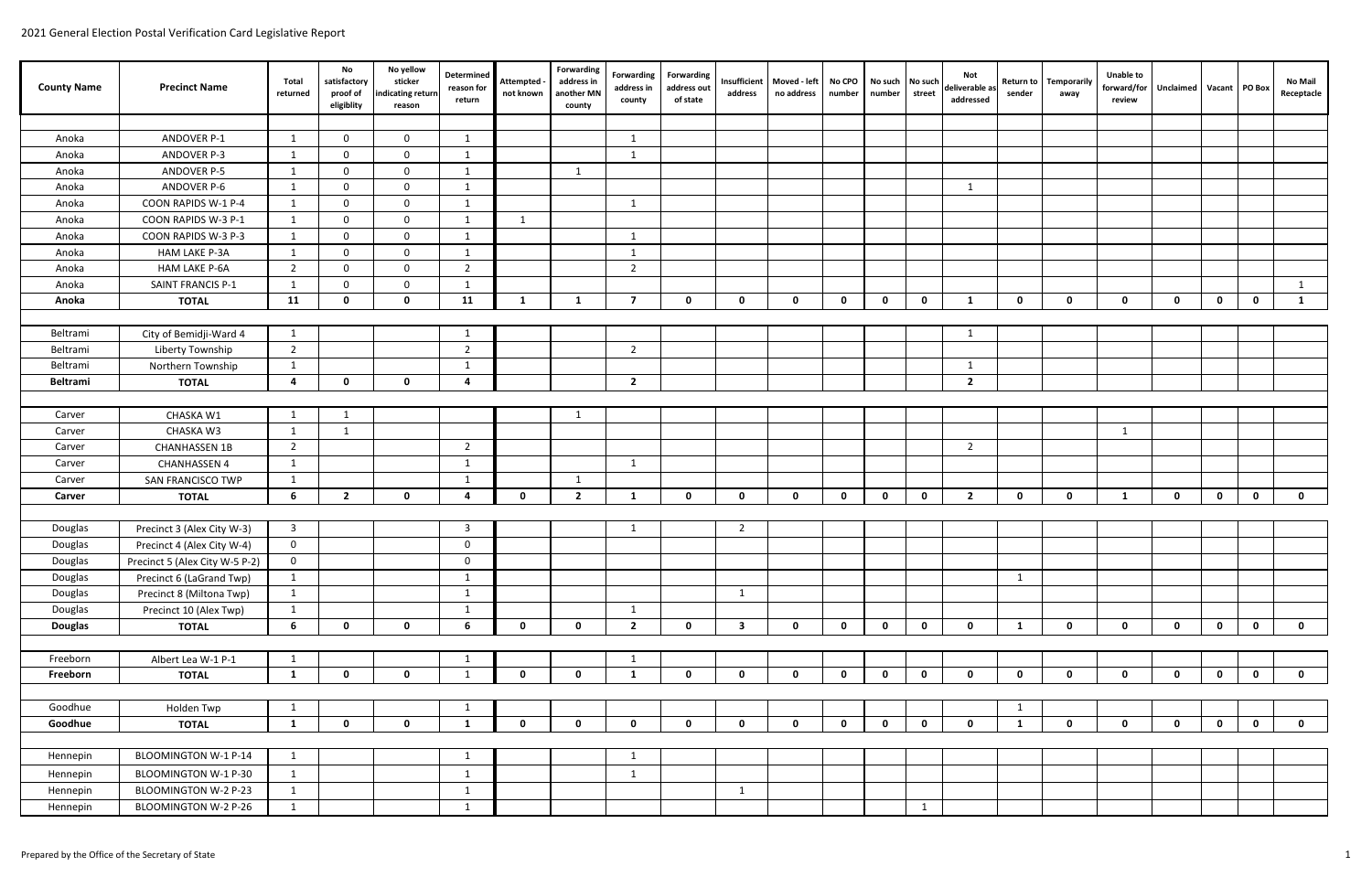| <b>County Name</b>   | <b>Precinct Name</b>                    | Total<br>returned | No<br>satisfactory<br>proof of<br>eligiblity | No yellow<br>sticker<br>ndicating return<br>reason | Determined<br>reason for<br>return | <b>Attempted</b><br>not known | Forwarding<br>address in<br>another MN<br>county | Forwarding<br>address in<br>county | Forwarding<br>address out<br>of state | Insufficient<br>address | Moved - left<br>no address | No CPO<br>number | No such<br>number | No such<br>street        | Not<br>deliverable as<br>addressed | <b>Return to</b><br>sender | <b>Temporarily</b><br>away | <b>Unable to</b><br>forward/for<br>review | Unclaimed   Vacant   PO Box |   | No Mail<br>Receptacle |
|----------------------|-----------------------------------------|-------------------|----------------------------------------------|----------------------------------------------------|------------------------------------|-------------------------------|--------------------------------------------------|------------------------------------|---------------------------------------|-------------------------|----------------------------|------------------|-------------------|--------------------------|------------------------------------|----------------------------|----------------------------|-------------------------------------------|-----------------------------|---|-----------------------|
| Hennepin             | <b>GOLDEN VALLEY P-3</b>                |                   |                                              |                                                    | $\mathbf{1}$                       |                               |                                                  |                                    |                                       |                         |                            |                  |                   |                          |                                    |                            |                            |                                           |                             |   |                       |
| Hennepin             | <b>GOLDEN VALLEY P-4</b>                | -1                |                                              |                                                    | $\mathbf{1}$                       | 1                             |                                                  |                                    |                                       |                         |                            |                  |                   |                          |                                    |                            |                            |                                           |                             |   |                       |
| Hennepin             | <b>GOLDEN VALLEY P-8</b>                | $\overline{1}$    |                                              |                                                    | $\mathbf{1}$                       |                               |                                                  | 1                                  |                                       |                         |                            |                  |                   |                          |                                    |                            |                            |                                           |                             |   |                       |
| Hennepin             | <b>HOPKINS P-03</b>                     | $\overline{2}$    |                                              |                                                    | $\overline{2}$                     |                               |                                                  |                                    |                                       | $\overline{2}$          |                            |                  |                   |                          |                                    |                            |                            |                                           |                             |   |                       |
|                      | ISD 272 (EP P-13, P-14, P-15, P-        |                   |                                              |                                                    |                                    |                               |                                                  |                                    |                                       |                         |                            |                  |                   |                          |                                    |                            |                            |                                           |                             |   |                       |
| Hennepin             | $16, P-17$                              | -1                |                                              |                                                    | $\mathbf{1}$                       |                               |                                                  |                                    |                                       | -1                      |                            |                  |                   |                          |                                    |                            |                            |                                           |                             |   |                       |
|                      | ISD 272 (EP P-4, P-7, P-8, P-11,        |                   |                                              |                                                    |                                    |                               |                                                  |                                    |                                       |                         |                            |                  |                   |                          |                                    |                            |                            |                                           |                             |   |                       |
| Hennepin             | P-12; Edina P-10C, P-19C)               | -1                |                                              |                                                    | $\mathbf{1}$                       |                               | -1                                               |                                    |                                       |                         |                            |                  |                   |                          |                                    |                            |                            |                                           |                             |   |                       |
|                      | ISD 272 (EP P-9, P-10, P-18, P-         |                   |                                              |                                                    |                                    |                               |                                                  |                                    |                                       |                         |                            |                  |                   |                          |                                    |                            |                            |                                           |                             |   |                       |
| Hennepin             | 19A, P-19B)                             | - 1               |                                              |                                                    | -1                                 |                               |                                                  |                                    |                                       |                         |                            |                  |                   |                          |                                    |                            |                            |                                           |                             |   |                       |
| Hennepin             | ISD 273 (Edina P-02)                    |                   |                                              |                                                    | - 1                                |                               |                                                  |                                    |                                       |                         |                            |                  |                   |                          |                                    |                            |                            |                                           |                             |   |                       |
| Hennepin             | ISD 273 (Edina P-09)                    | -1                | $\mathbf{1}$                                 |                                                    | $\overline{1}$                     |                               |                                                  |                                    |                                       |                         |                            |                  |                   |                          |                                    |                            |                            |                                           |                             |   |                       |
| Hennepin             | ISD 280 (Richfield W2-P6)               | 1                 |                                              |                                                    | $\mathbf{1}$                       |                               |                                                  | 1                                  |                                       |                         |                            |                  |                   |                          |                                    |                            |                            |                                           |                             |   |                       |
|                      | ISD 284 (Orono P-4A, Wayzata            |                   |                                              |                                                    |                                    |                               |                                                  |                                    |                                       |                         |                            |                  |                   |                          |                                    |                            |                            |                                           |                             |   |                       |
|                      | P-1, Plymouth W2-P8, W2-P10,            |                   |                                              |                                                    |                                    |                               |                                                  |                                    |                                       |                         |                            |                  |                   |                          |                                    |                            |                            |                                           |                             |   |                       |
| Hennepin             | W2-P11)<br>ISD 284 (Plymouth W1-P6, W2- | -1                |                                              |                                                    | $\mathbf{1}$                       |                               |                                                  |                                    |                                       |                         |                            |                  |                   |                          |                                    |                            |                            |                                           |                             |   |                       |
| Hennepin             | P7, W2-P9)                              | 2                 | 2                                            |                                                    | $\overline{2}$                     |                               |                                                  |                                    |                                       |                         |                            |                  |                   |                          |                                    |                            |                            |                                           |                             |   |                       |
| Hennepin             | MINNEAPOLIS W-1 P-03                    | 1                 |                                              |                                                    | 1                                  |                               |                                                  |                                    | 1                                     |                         |                            |                  |                   |                          |                                    |                            |                            |                                           |                             |   |                       |
| Hennepin             | MINNEAPOLIS W-1 P-04                    | 3                 |                                              |                                                    | 3                                  |                               |                                                  | $\overline{\mathbf{1}}$            |                                       |                         |                            |                  |                   | $\overline{1}$           |                                    |                            |                            |                                           |                             |   |                       |
| Hennepin             | MINNEAPOLIS W-1 P-05                    | $\overline{a}$    |                                              |                                                    | $\overline{4}$                     | 1                             | $\mathbf{1}$                                     |                                    |                                       |                         |                            |                  |                   | -1                       |                                    |                            |                            |                                           | 1                           |   |                       |
| Hennepin             | MINNEAPOLIS W-1 P-06                    | -5                |                                              |                                                    | 5                                  |                               |                                                  | -1                                 |                                       |                         |                            |                  |                   | $\overline{a}$           |                                    |                            |                            |                                           |                             |   |                       |
| Hennepin             | MINNEAPOLIS W-1 P-07                    | 9                 |                                              |                                                    | 9                                  | $\overline{4}$                | 1                                                |                                    |                                       |                         |                            |                  |                   | $\overline{a}$           |                                    |                            |                            |                                           |                             |   |                       |
| Hennepin             | MINNEAPOLIS W-1 P-08                    | -5                |                                              |                                                    | 5                                  | $\overline{2}$                | 1                                                |                                    |                                       |                         |                            |                  |                   | $\overline{2}$           |                                    |                            |                            |                                           |                             |   |                       |
| Hennepin             | MINNEAPOLIS W-1 P-09                    | 6                 |                                              |                                                    | 6                                  |                               | 1                                                | 1                                  |                                       |                         |                            |                  |                   | $\overline{4}$           |                                    |                            |                            |                                           |                             |   |                       |
|                      | MINNEAPOLIS W-10 P-01                   | 8                 | -1                                           |                                                    | 8                                  | $\overline{2}$                |                                                  |                                    |                                       |                         |                            |                  |                   | $\overline{3}$           |                                    | 1                          | 1                          |                                           |                             |   |                       |
| Hennepin<br>Hennepin | MINNEAPOLIS W-10 P-02                   | 11                |                                              |                                                    | 11                                 | $\overline{4}$                | 2                                                |                                    |                                       |                         |                            | $\overline{2}$   |                   | $\overline{2}$           |                                    |                            |                            |                                           |                             | 1 |                       |
|                      | MINNEAPOLIS W-10 P-03A                  | 8                 |                                              |                                                    | 8                                  | $\overline{2}$                | $\overline{\mathbf{3}}$                          | $\overline{2}$                     |                                       |                         |                            |                  |                   | $\mathbf{1}$             |                                    |                            |                            |                                           |                             |   |                       |
| Hennepin<br>Hennepin | MINNEAPOLIS W-10 P-05A                  | 5 <sub>5</sub>    |                                              |                                                    | 5                                  | $\overline{2}$                |                                                  | $\mathbf{1}$                       |                                       |                         |                            |                  |                   |                          |                                    |                            |                            |                                           | $\mathbf{1}$                |   |                       |
|                      | MINNEAPOLIS W-10 P-06                   | 8                 |                                              |                                                    | 8                                  | $\overline{4}$                |                                                  |                                    |                                       |                         |                            |                  |                   | $\overline{2}$           | $\mathbf{1}$                       | 1                          |                            |                                           |                             |   | $\mathbf{1}$          |
| Hennepin             | MINNEAPOLIS W-10 P-07                   | 9                 |                                              |                                                    | 9                                  | $\overline{2}$                |                                                  | $\mathbf{1}$                       |                                       |                         |                            |                  |                   | $\overline{\mathcal{A}}$ | $\mathbf{1}$                       |                            |                            |                                           | 1                           |   |                       |
| Hennepin             |                                         |                   |                                              |                                                    |                                    |                               |                                                  |                                    |                                       |                         |                            |                  |                   |                          |                                    |                            |                            |                                           |                             |   |                       |
| Hennepin             | MINNEAPOLIS W-10 P-08                   | 8                 |                                              |                                                    | 8                                  |                               |                                                  | $\overline{2}$                     |                                       |                         |                            |                  |                   | 6                        |                                    |                            |                            |                                           |                             |   |                       |
| Hennepin             | MINNEAPOLIS W-10 P-09                   | 8                 |                                              |                                                    | 8                                  | $\overline{2}$                |                                                  | 1                                  |                                       |                         |                            |                  |                   | $\overline{4}$           |                                    |                            |                            |                                           | 1                           |   |                       |
| Hennepin             | MINNEAPOLIS W-10 P-10                   | 6                 | $\overline{2}$                               |                                                    | 6                                  | $\overline{2}$                |                                                  |                                    |                                       |                         |                            |                  |                   |                          |                                    |                            |                            | 1                                         | $\mathbf{1}$                |   |                       |
| Hennepin             | MINNEAPOLIS W-10 P-11                   | $\overline{7}$    |                                              |                                                    | $\overline{7}$                     | $\overline{2}$                | 1                                                | $\mathbf{1}$                       |                                       |                         |                            |                  |                   | $\overline{3}$           |                                    |                            |                            |                                           |                             |   |                       |
| Hennepin             | MINNEAPOLIS W-11 P-01                   | 1                 |                                              |                                                    | $\mathbf{1}$                       | 1                             |                                                  |                                    |                                       |                         |                            |                  |                   |                          |                                    |                            |                            |                                           |                             |   |                       |
| Hennepin             | MINNEAPOLIS W-11 P-03                   | 2                 |                                              |                                                    | $\overline{2}$                     |                               | $\overline{1}$                                   | $\mathbf{1}$                       |                                       |                         |                            |                  |                   |                          |                                    |                            |                            |                                           |                             |   |                       |
| Hennepin             | MINNEAPOLIS W-11 P-04                   | 1                 |                                              |                                                    | 1                                  |                               |                                                  | 1                                  |                                       |                         |                            |                  |                   |                          |                                    |                            |                            |                                           |                             |   |                       |
| Hennepin             | MINNEAPOLIS W-11 P-07                   | -1                |                                              |                                                    | -1                                 |                               | -1                                               |                                    |                                       |                         |                            |                  |                   |                          |                                    |                            |                            |                                           |                             |   |                       |
| Hennepin             | MINNEAPOLIS W-12 P-02                   | $\overline{2}$    |                                              |                                                    | $\overline{2}$                     |                               |                                                  |                                    | 1                                     |                         |                            |                  |                   | 1                        |                                    |                            |                            |                                           |                             |   |                       |
| Hennepin             | MINNEAPOLIS W-12 P-03                   | $\overline{2}$    |                                              |                                                    | $\overline{2}$                     |                               |                                                  |                                    |                                       | 1                       |                            |                  |                   | 1                        |                                    |                            |                            |                                           |                             |   |                       |
| Hennepin             | MINNEAPOLIS W-12 P-04                   | $\overline{3}$    |                                              |                                                    | $\mathbf{3}$                       |                               | $\overline{2}$                                   |                                    |                                       | 1                       |                            |                  |                   |                          |                                    |                            |                            |                                           |                             |   |                       |
| Hennepin             | MINNEAPOLIS W-12 P-05                   | $\overline{2}$    |                                              |                                                    | $\overline{2}$                     |                               |                                                  | $\mathbf{1}$                       |                                       |                         |                            | $\mathbf{1}$     |                   |                          |                                    |                            |                            |                                           |                             |   |                       |
| Hennepin             | MINNEAPOLIS W-12 P-08                   | 2                 |                                              |                                                    | $\overline{2}$                     | $\overline{2}$                |                                                  |                                    |                                       |                         |                            |                  |                   |                          |                                    |                            |                            |                                           |                             |   |                       |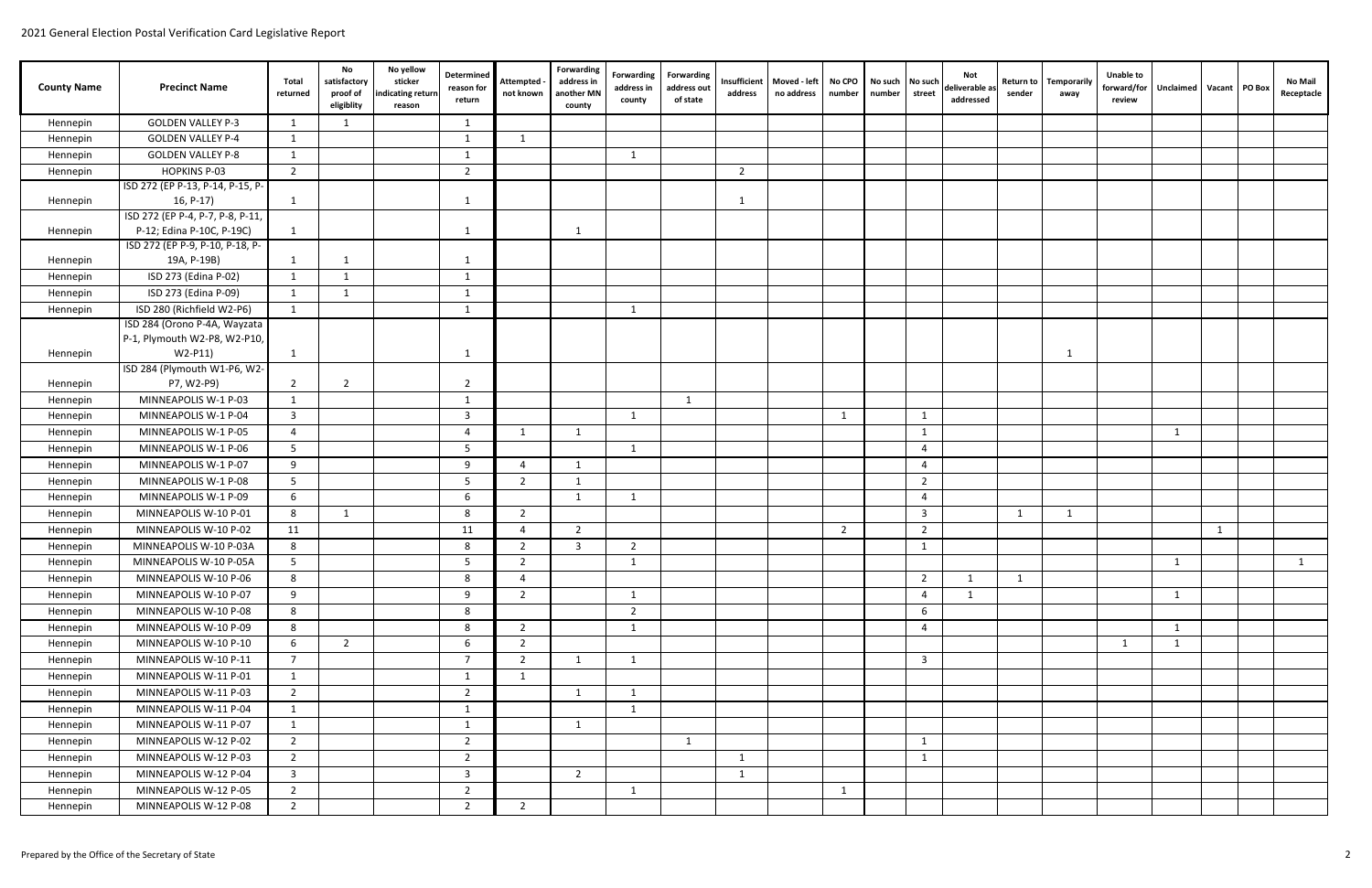| <b>County Name</b> | <b>Precinct Name</b>  | Total<br>returned       | No<br>satisfactory<br>proof of<br>eligiblity | No yellow<br>sticker<br>ndicating return<br>reason | Determined<br>reason for<br>return | Attempted<br>not known  | Forwarding<br>address in<br>another MN<br>county | Forwarding<br>address in<br>county | <b>Forwarding</b><br>address out<br>of state | Insufficient<br>address | Moved - left<br>no address | No CPO<br>number | No such   No such<br>number | street         | Not<br>deliverable as<br>addressed | <b>Return to</b><br>sender | Temporarily<br>away | Unable to<br>forward/for<br>review | Unclaimed   Vacant   PO Box |  | No Mail<br>Receptacle |
|--------------------|-----------------------|-------------------------|----------------------------------------------|----------------------------------------------------|------------------------------------|-------------------------|--------------------------------------------------|------------------------------------|----------------------------------------------|-------------------------|----------------------------|------------------|-----------------------------|----------------|------------------------------------|----------------------------|---------------------|------------------------------------|-----------------------------|--|-----------------------|
| Hennepin           | MINNEAPOLIS W-12 P-10 | 1                       |                                              |                                                    | $\mathbf{1}$                       | 1                       |                                                  |                                    |                                              |                         |                            |                  |                             |                |                                    |                            |                     |                                    |                             |  |                       |
| Hennepin           | MINNEAPOLIS W-12 P-12 | 1                       |                                              |                                                    | -1                                 | 1                       |                                                  |                                    |                                              |                         |                            |                  |                             |                |                                    |                            |                     |                                    |                             |  |                       |
| Hennepin           | MINNEAPOLIS W-13 P-01 | 1                       |                                              |                                                    | -1                                 |                         |                                                  | $\overline{1}$                     |                                              |                         |                            |                  |                             |                |                                    |                            |                     |                                    |                             |  |                       |
| Hennepin           | MINNEAPOLIS W-13 P-02 | $\overline{3}$          |                                              |                                                    | $\mathbf{3}$                       |                         | $\mathbf{1}$                                     |                                    |                                              |                         |                            |                  |                             | 2              |                                    |                            |                     |                                    |                             |  |                       |
| Hennepin           | MINNEAPOLIS W-13 P-03 | -1                      |                                              |                                                    | -1                                 |                         |                                                  |                                    |                                              |                         |                            |                  |                             | - 1            |                                    |                            |                     |                                    |                             |  |                       |
| Hennepin           | MINNEAPOLIS W-13 P-04 | $\overline{\mathbf{1}}$ |                                              |                                                    | -1                                 |                         |                                                  |                                    |                                              |                         |                            |                  |                             |                |                                    | -1                         |                     |                                    |                             |  |                       |
| Hennepin           | MINNEAPOLIS W-13 P-09 | -1                      |                                              |                                                    | -1                                 |                         |                                                  |                                    |                                              |                         |                            |                  |                             | -1             |                                    |                            |                     |                                    |                             |  |                       |
| Hennepin           | MINNEAPOLIS W-13 P-10 | $\overline{a}$          | 2                                            |                                                    | $\overline{4}$                     | $\mathbf{1}$            |                                                  |                                    |                                              |                         |                            |                  |                             |                |                                    |                            |                     |                                    |                             |  | -1                    |
| Hennepin           | MINNEAPOLIS W-13 P-11 | 1                       |                                              |                                                    | $\mathbf{1}$                       |                         |                                                  |                                    |                                              |                         |                            |                  |                             |                |                                    |                            |                     |                                    |                             |  |                       |
| Hennepin           | MINNEAPOLIS W-13 P-13 | 1                       |                                              |                                                    | 1                                  |                         | - 1                                              |                                    |                                              |                         |                            |                  |                             |                |                                    |                            |                     |                                    |                             |  |                       |
| Hennepin           | MINNEAPOLIS W-2 P-01  | 5                       |                                              |                                                    | 5                                  | $\overline{1}$          | - 1                                              | $\overline{2}$                     |                                              |                         |                            |                  |                             |                |                                    |                            | 1                   |                                    |                             |  |                       |
| Hennepin           | MINNEAPOLIS W-2 P-03  | 13                      |                                              |                                                    | 13                                 | 13                      |                                                  |                                    |                                              |                         |                            |                  |                             |                |                                    |                            |                     |                                    |                             |  |                       |
| Hennepin           | MINNEAPOLIS W-2 P-04  | 9                       |                                              |                                                    | 9                                  | $\overline{2}$          |                                                  |                                    |                                              |                         |                            |                  |                             | 2              |                                    |                            |                     |                                    | -5                          |  |                       |
| Hennepin           | MINNEAPOLIS W-2 P-05  | 13                      | 1                                            |                                                    | 13                                 |                         |                                                  |                                    | 1                                            |                         |                            |                  |                             | 10             | 1                                  |                            |                     |                                    |                             |  |                       |
| Hennepin           | MINNEAPOLIS W-2 P-06  | $\overline{a}$          |                                              |                                                    | $\boldsymbol{\Delta}$              |                         |                                                  | -1                                 |                                              |                         |                            |                  |                             | $\overline{3}$ |                                    |                            |                     |                                    |                             |  |                       |
| Hennepin           | MINNEAPOLIS W-2 P-07  | 5                       | 1                                            |                                                    | 5                                  |                         |                                                  |                                    |                                              |                         |                            | $\mathbf{3}$     |                             | $\overline{1}$ |                                    |                            |                     |                                    |                             |  |                       |
| Hennepin           | MINNEAPOLIS W-2 P-08  | $\overline{1}$          |                                              |                                                    | -1                                 |                         | - 1                                              |                                    |                                              |                         |                            |                  |                             |                |                                    |                            |                     |                                    |                             |  |                       |
| Hennepin           | MINNEAPOLIS W-2 P-09  | $\overline{2}$          |                                              |                                                    | $\overline{2}$                     | $\overline{\mathbf{1}}$ |                                                  |                                    | $\overline{1}$                               |                         |                            |                  |                             |                |                                    |                            |                     |                                    |                             |  |                       |
| Hennepin           | MINNEAPOLIS W-2 P-10  | 8                       |                                              |                                                    | 8                                  |                         |                                                  | -1                                 |                                              |                         |                            |                  |                             | 7              |                                    |                            |                     |                                    |                             |  |                       |
| Hennepin           | MINNEAPOLIS W-2 P-11  | 1                       |                                              |                                                    | -1                                 |                         |                                                  |                                    |                                              |                         |                            |                  |                             | $\overline{1}$ |                                    |                            |                     |                                    |                             |  |                       |
| Hennepin           | MINNEAPOLIS W-3 P-01  | 36                      | 2                                            |                                                    | 36                                 | 19                      |                                                  |                                    |                                              |                         |                            | 1                |                             | 3              | $\overline{2}$                     |                            |                     |                                    | 8                           |  |                       |
| Hennepin           | MINNEAPOLIS W-3 P-02  | 18                      | 2                                            |                                                    | 18                                 | $\overline{\mathbf{3}}$ |                                                  | $\mathbf{1}$                       |                                              |                         |                            | 1                |                             | $\overline{ }$ | 3                                  |                            |                     |                                    | 1                           |  |                       |
| Hennepin           | MINNEAPOLIS W-3 P-03  | 18                      | 2                                            |                                                    | 18                                 | 1                       |                                                  |                                    | $\overline{1}$                               |                         |                            | $\overline{2}$   |                             | -6             | $\mathbf{3}$                       | $\overline{2}$             |                     | 1                                  |                             |  |                       |
| Hennepin           | MINNEAPOLIS W-3 P-04  | 4                       |                                              |                                                    | 4                                  |                         |                                                  | -1                                 |                                              |                         |                            |                  |                             | 3              |                                    |                            |                     |                                    |                             |  |                       |
| Hennepin           | MINNEAPOLIS W-3 P-05  | 9                       |                                              |                                                    | 9                                  |                         | - 1                                              | -1                                 |                                              |                         |                            |                  |                             | 7              |                                    |                            |                     |                                    |                             |  |                       |
| Hennepin           | MINNEAPOLIS W-3 P-06  | 5                       |                                              |                                                    | -5                                 |                         |                                                  | 2                                  |                                              |                         |                            |                  |                             |                |                                    |                            |                     |                                    |                             |  |                       |
| Hennepin           | MINNEAPOLIS W-3 P-07  | $\overline{7}$          | -1                                           |                                                    | $\overline{7}$                     | -1                      |                                                  | $\overline{2}$                     |                                              |                         |                            |                  |                             | $\overline{2}$ | 1                                  |                            |                     |                                    |                             |  |                       |
| Hennepin           | MINNEAPOLIS W-3 P-08  | 9                       |                                              |                                                    | 9                                  |                         | $\mathbf{1}$                                     | $\overline{2}$                     | $\overline{2}$                               |                         |                            | $\overline{2}$   |                             | $\mathbf{1}$   |                                    |                            | $\mathbf{1}$        |                                    |                             |  |                       |
| Hennepin           | MINNEAPOLIS W-3 P-09  | 10                      | 1                                            |                                                    | 10                                 | $\overline{1}$          |                                                  | $\overline{2}$                     |                                              |                         |                            |                  |                             | $\overline{2}$ | $\overline{2}$                     |                            | $\overline{2}$      |                                    |                             |  |                       |
| Hennepin           | MINNEAPOLIS W-3 P-10  | $\overline{3}$          | 1                                            |                                                    | 3                                  | $\mathbf{1}$            | -1                                               |                                    |                                              |                         |                            |                  |                             |                |                                    |                            |                     |                                    |                             |  |                       |
| Hennepin           | MINNEAPOLIS W-3 P-11  | 3                       |                                              |                                                    | 3                                  |                         | -1                                               |                                    | 1                                            |                         |                            |                  |                             | $\overline{1}$ |                                    |                            |                     |                                    |                             |  |                       |
| Hennepin           | MINNEAPOLIS W-3 P-12  | $\overline{\mathbf{3}}$ |                                              |                                                    | 3                                  | $\overline{1}$          |                                                  |                                    |                                              | 1                       |                            | 1                |                             |                |                                    |                            |                     |                                    |                             |  |                       |
| Hennepin           | MINNEAPOLIS W-3 P-13  | 14                      |                                              |                                                    | 14                                 | 1                       |                                                  |                                    |                                              |                         |                            |                  |                             | 8              | $\mathbf{1}$                       |                            | $\overline{4}$      |                                    |                             |  |                       |
| Hennepin           | MINNEAPOLIS W-4 P-02  | $\overline{2}$          |                                              |                                                    | $\overline{2}$                     |                         |                                                  | 1                                  |                                              |                         |                            |                  |                             | $\overline{1}$ |                                    |                            |                     |                                    |                             |  |                       |
| Hennepin           | MINNEAPOLIS W-4 P-03  | $\overline{2}$          |                                              |                                                    | $\overline{2}$                     |                         |                                                  |                                    |                                              |                         |                            |                  |                             | $\overline{2}$ |                                    |                            |                     |                                    |                             |  |                       |
| Hennepin           | MINNEAPOLIS W-4 P-05  | 1                       |                                              |                                                    | $\mathbf{1}$                       |                         |                                                  | 1                                  |                                              |                         |                            |                  |                             |                |                                    |                            |                     |                                    |                             |  |                       |
| Hennepin           | MINNEAPOLIS W-4 P-06  | $\overline{1}$          |                                              |                                                    | -1                                 |                         |                                                  |                                    |                                              |                         |                            |                  |                             |                |                                    | 1                          |                     |                                    |                             |  |                       |
| Hennepin           | MINNEAPOLIS W-4 P-07  | -1                      |                                              |                                                    | 1                                  |                         |                                                  |                                    |                                              |                         |                            |                  |                             | -1             |                                    |                            |                     |                                    |                             |  |                       |
| Hennepin           | MINNEAPOLIS W-4 P-08  | $\overline{2}$          |                                              |                                                    | $\overline{2}$                     | 1                       |                                                  | 1                                  |                                              |                         |                            |                  |                             |                |                                    |                            |                     |                                    |                             |  |                       |
| Hennepin           | MINNEAPOLIS W-5 P-01  | $\overline{3}$          |                                              |                                                    | 3                                  |                         |                                                  | $\overline{2}$                     |                                              | $\mathbf{1}$            |                            |                  |                             |                |                                    |                            |                     |                                    |                             |  |                       |
| Hennepin           | MINNEAPOLIS W-5 P-02  | 8                       |                                              |                                                    | 8                                  | $\overline{\mathbf{3}}$ | $\overline{1}$                                   |                                    |                                              |                         |                            |                  |                             | $\overline{3}$ |                                    |                            |                     | 1                                  |                             |  |                       |
| Hennepin           | MINNEAPOLIS W-5 P-03  | $\overline{2}$          |                                              |                                                    | 2                                  | 1                       |                                                  | 1                                  |                                              |                         |                            |                  |                             |                |                                    |                            |                     |                                    |                             |  |                       |
| Hennepin           | MINNEAPOLIS W-5 P-04  | $\overline{2}$          |                                              |                                                    | $\overline{2}$                     |                         |                                                  | 2                                  |                                              |                         |                            |                  |                             |                |                                    |                            |                     |                                    |                             |  |                       |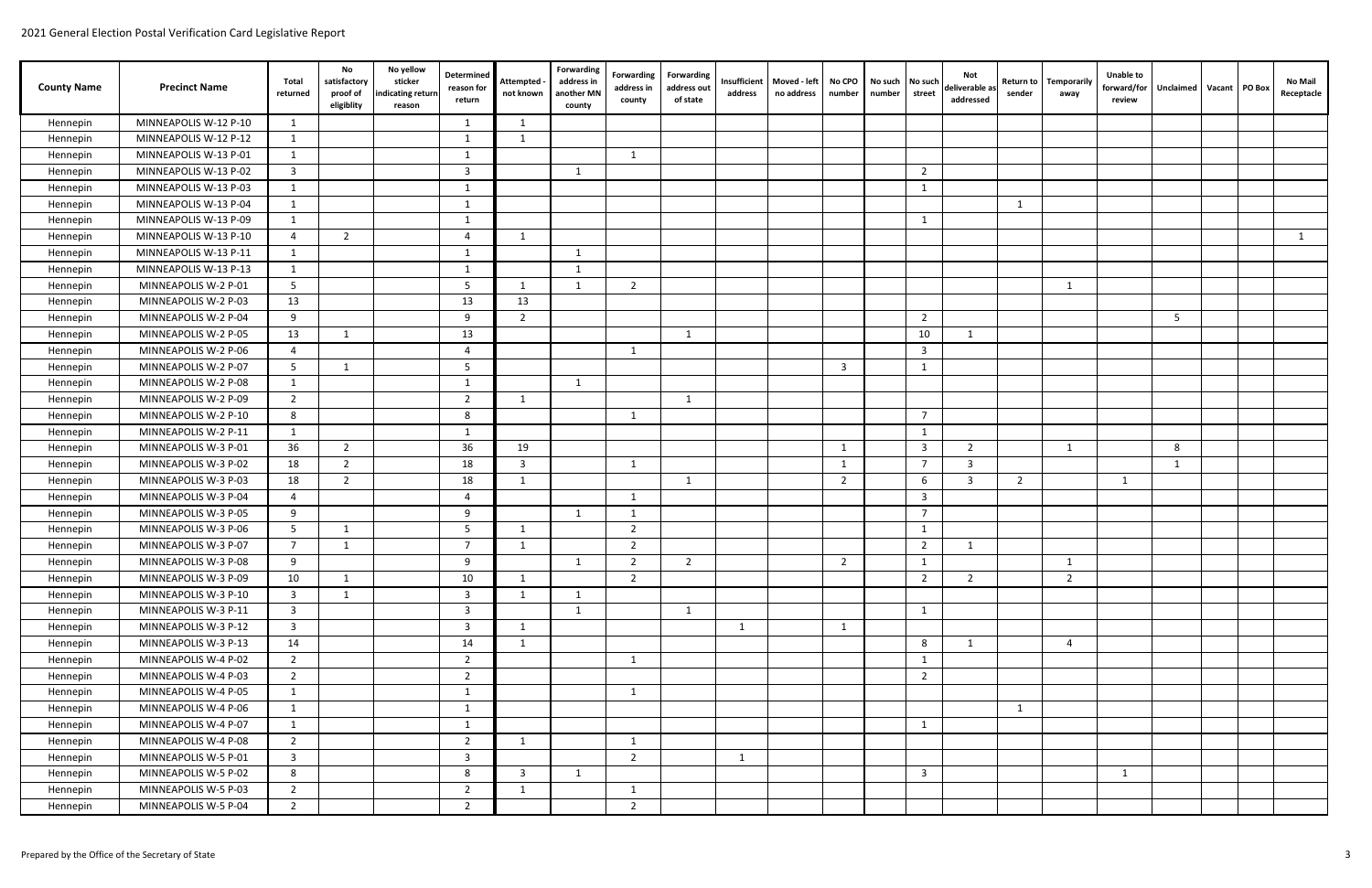| <b>County Name</b> | <b>Precinct Name</b>   | Total<br>returned       | No<br>satisfactory<br>proof of<br>eligiblity | No yellow<br>sticker<br>ndicating return<br>reason | Determined<br>reason for<br>return | Attempted<br>not known | Forwarding<br>address in<br>another MN<br>county | Forwarding<br>address in<br>county | <b>Forwarding</b><br>address out<br>of state | Insufficient<br>address | Moved - left<br>no address | No CPO<br>number | number       | No such   No such<br>street | Not<br>deliverable as<br>addressed | Return to<br>sender | Temporarily<br>away | <b>Unable to</b><br>forward/for<br>review | Unclaimed   Vacant   PO Box |              | No Mail<br>Receptacle   |
|--------------------|------------------------|-------------------------|----------------------------------------------|----------------------------------------------------|------------------------------------|------------------------|--------------------------------------------------|------------------------------------|----------------------------------------------|-------------------------|----------------------------|------------------|--------------|-----------------------------|------------------------------------|---------------------|---------------------|-------------------------------------------|-----------------------------|--------------|-------------------------|
| Hennepin           | MINNEAPOLIS W-5 P-05   | $\overline{2}$          |                                              |                                                    | $\overline{2}$                     |                        |                                                  | $\mathbf{1}$                       |                                              |                         |                            |                  |              |                             |                                    | 1                   |                     |                                           |                             |              |                         |
| Hennepin           | MINNEAPOLIS W-5 P-06C  | 4                       |                                              |                                                    | $\overline{a}$                     |                        |                                                  |                                    |                                              |                         |                            |                  |              |                             |                                    |                     |                     | $\overline{4}$                            |                             |              |                         |
| Hennepin           | MINNEAPOLIS W-5 P-07   | $\overline{7}$          | 1                                            |                                                    | $\overline{7}$                     |                        |                                                  | 5                                  |                                              |                         |                            | 1                |              |                             |                                    |                     |                     |                                           |                             |              |                         |
| Hennepin           | MINNEAPOLIS W-5 P-08   | 4                       |                                              |                                                    | $\boldsymbol{\Delta}$              | - 1                    |                                                  | 1                                  |                                              |                         |                            |                  |              | $\overline{2}$              |                                    |                     |                     |                                           |                             |              |                         |
| Hennepin           | MINNEAPOLIS W-5 P-09   | 4                       |                                              |                                                    | $\boldsymbol{\Delta}$              | $\overline{3}$         |                                                  | -1                                 |                                              |                         |                            |                  |              |                             |                                    |                     |                     |                                           |                             |              |                         |
| Hennepin           | MINNEAPOLIS W-6 P-02   | 5                       | 1                                            |                                                    | -5                                 | 1                      |                                                  | 1                                  | 1                                            |                         |                            |                  |              | -1                          |                                    |                     |                     |                                           |                             |              |                         |
| Hennepin           | MINNEAPOLIS W-6 P-03   | 8                       |                                              |                                                    | 8                                  |                        | $\overline{2}$                                   | 3                                  |                                              |                         |                            |                  |              | $\overline{2}$              | $\mathbf{1}$                       |                     |                     |                                           |                             |              |                         |
| Hennepin           | MINNEAPOLIS W-6 P-04   | 22                      | $\overline{1}$                               |                                                    | 22                                 | 1                      |                                                  | $\overline{2}$                     |                                              |                         |                            | 9                |              | $\mathbf{q}$                |                                    |                     |                     |                                           |                             |              |                         |
| Hennepin           | MINNEAPOLIS W-6 P-05   | 6                       |                                              |                                                    | 6                                  |                        | $\overline{1}$                                   | $\mathbf{1}$                       |                                              |                         |                            |                  |              | $\overline{4}$              |                                    |                     |                     |                                           |                             |              |                         |
| Hennepin           | MINNEAPOLIS W-6 P-06   | 10                      |                                              |                                                    | 10                                 | $\overline{2}$         |                                                  |                                    | $\overline{2}$                               |                         |                            |                  |              | -6                          |                                    |                     |                     |                                           |                             |              |                         |
| Hennepin           | MINNEAPOLIS W-6 P-07   | $\overline{7}$          |                                              |                                                    | $\overline{7}$                     |                        |                                                  | $\overline{4}$                     |                                              |                         |                            | $\mathbf{1}$     |              | 2                           |                                    |                     |                     |                                           |                             |              |                         |
| Hennepin           | MINNEAPOLIS W-6 P-08   | $\overline{7}$          |                                              |                                                    | - 7                                | 3                      |                                                  |                                    |                                              |                         |                            |                  |              | $\overline{\mathbf{3}}$     |                                    |                     |                     |                                           |                             |              |                         |
| Hennepin           | MINNEAPOLIS W-6 P-09   | 9                       | -1                                           |                                                    | 9                                  | $\overline{3}$         | 2                                                |                                    |                                              |                         |                            |                  |              | $\overline{\mathbf{3}}$     |                                    |                     |                     |                                           |                             |              |                         |
| Hennepin           | MINNEAPOLIS W-7 P-01C  | $\overline{2}$          |                                              |                                                    | $\overline{2}$                     |                        |                                                  | $\overline{2}$                     |                                              |                         |                            |                  |              |                             |                                    |                     |                     |                                           |                             |              |                         |
| Hennepin           | MINNEAPOLIS W-7 P-03   | 5                       |                                              |                                                    | 5                                  |                        |                                                  | $\mathbf{1}$                       |                                              | $\mathbf{1}$            |                            |                  |              | $\overline{3}$              |                                    |                     |                     |                                           |                             |              |                         |
| Hennepin           | MINNEAPOLIS W-7 P-04D  | 5                       |                                              |                                                    | -5                                 | 2                      |                                                  | $\overline{2}$                     |                                              |                         |                            |                  |              | 1                           |                                    |                     |                     |                                           |                             |              |                         |
| Hennepin           | MINNEAPOLIS W-7 P-05   | 8                       |                                              |                                                    | 8                                  |                        |                                                  | 1                                  |                                              | 1                       |                            |                  | -1           | .5                          |                                    |                     |                     |                                           |                             |              |                         |
| Hennepin           | MINNEAPOLIS W-7 P-06   | 6                       |                                              |                                                    | 6                                  | $\overline{3}$         |                                                  |                                    |                                              |                         |                            |                  |              | $\overline{3}$              |                                    |                     |                     |                                           |                             |              |                         |
| Hennepin           | MINNEAPOLIS W-7 P-09   | 4                       |                                              |                                                    | $\overline{4}$                     | $\overline{3}$         |                                                  |                                    |                                              |                         |                            |                  |              |                             | $\mathbf{1}$                       |                     |                     |                                           |                             |              |                         |
| Hennepin           | MINNEAPOLIS W-7 P-10   | $\overline{\mathbf{3}}$ |                                              |                                                    | $\overline{3}$                     | $\overline{2}$         |                                                  | 1                                  |                                              |                         |                            |                  |              |                             |                                    |                     |                     |                                           |                             |              |                         |
| Hennepin           | MINNEAPOLIS W-8 P-01   | $\overline{7}$          | $\mathbf{1}$                                 |                                                    | $\overline{7}$                     | $\overline{2}$         | $\overline{1}$                                   |                                    |                                              |                         |                            |                  |              | $\mathbf{1}$                | $\mathbf{1}$                       |                     |                     | $\overline{1}$                            |                             |              |                         |
| Hennepin           | MINNEAPOLIS W-8 P-02   | $\overline{4}$          |                                              |                                                    | $\overline{4}$                     |                        | -1                                               | $\mathbf{1}$                       |                                              |                         |                            | 1                |              |                             |                                    |                     |                     |                                           |                             |              | 1                       |
| Hennepin           | MINNEAPOLIS W-8 P-03   | $\overline{\mathbf{3}}$ |                                              |                                                    | -3                                 | - 1                    | - 1                                              | -1                                 |                                              |                         |                            |                  |              |                             |                                    |                     |                     |                                           |                             |              |                         |
| Hennepin           | MINNEAPOLIS W-8 P-04   | -1                      |                                              |                                                    | -1                                 |                        |                                                  | 1                                  |                                              |                         |                            |                  |              |                             |                                    |                     |                     |                                           |                             |              |                         |
| Hennepin           | MINNEAPOLIS W-8 P-05   | 1                       |                                              |                                                    | -1                                 |                        |                                                  |                                    |                                              |                         |                            |                  |              | -1                          |                                    |                     |                     |                                           |                             |              |                         |
| Hennepin           | MINNEAPOLIS W-8 P-06   | $\overline{2}$          |                                              |                                                    | $\overline{2}$                     |                        |                                                  |                                    |                                              |                         |                            |                  |              | -1                          |                                    |                     |                     |                                           |                             |              |                         |
| Hennepin           | MINNEAPOLIS W-8 P-07   | $\overline{2}$          |                                              |                                                    | $\overline{2}$                     |                        |                                                  | $\mathbf{1}$                       | 1                                            |                         |                            |                  |              |                             |                                    |                     |                     |                                           |                             |              |                         |
| Hennepin           | MINNEAPOLIS W-9 P-02   | $6\overline{6}$         |                                              |                                                    | 6                                  | $\overline{2}$         |                                                  | $\mathbf{3}$                       |                                              |                         |                            |                  |              |                             |                                    |                     |                     |                                           | $\mathbf{1}$                |              |                         |
| Hennepin           | MINNEAPOLIS W-9 P-03   | 9                       | $\overline{4}$                               |                                                    | 9                                  | $\overline{3}$         |                                                  |                                    |                                              |                         |                            |                  |              | 1                           | 1                                  |                     |                     |                                           |                             |              |                         |
| Hennepin           | MINNEAPOLIS W-9 P-04   | $\overline{3}$          |                                              |                                                    | 3                                  |                        |                                                  |                                    |                                              | $\mathbf{1}$            |                            |                  |              | -1                          | $\mathbf{1}$                       |                     |                     |                                           |                             |              |                         |
| Hennepin           | MINNEAPOLIS W-9 P-09   | $\overline{2}$          |                                              |                                                    | $\overline{2}$                     | 1                      |                                                  |                                    |                                              |                         |                            |                  |              | -1                          |                                    |                     |                     |                                           |                             |              |                         |
| Hennepin           | MINNETONKA W-1 P-C     | 1                       |                                              |                                                    | -1                                 | 1                      |                                                  |                                    |                                              |                         |                            |                  |              |                             |                                    |                     |                     |                                           |                             |              |                         |
| Hennepin           | MINNETONKA W-2 P-B     | $\mathbf{1}$            |                                              |                                                    | -1                                 | 1                      |                                                  |                                    |                                              |                         |                            |                  |              |                             |                                    |                     |                     |                                           |                             |              |                         |
| Hennepin           | MINNETONKA W-3 P-C     | 1                       |                                              |                                                    | 1                                  |                        |                                                  | $\mathbf{1}$                       |                                              |                         |                            |                  |              |                             |                                    |                     |                     |                                           |                             |              |                         |
| Hennepin           | MINNETONKA W-3 P-F     | 1                       |                                              |                                                    | 1                                  |                        |                                                  | 1                                  |                                              |                         |                            |                  |              |                             |                                    |                     |                     |                                           |                             |              |                         |
| Hennepin           | MINNETONKA W-4 P-B     | 1                       |                                              |                                                    | -1                                 |                        |                                                  |                                    |                                              | 1                       |                            |                  |              |                             |                                    |                     |                     |                                           |                             |              |                         |
| Hennepin           | ST LOUIS PARK W-1 P-01 | $\mathbf{1}$            |                                              |                                                    | 1                                  |                        |                                                  |                                    |                                              | 1                       |                            |                  |              |                             |                                    |                     |                     |                                           |                             |              |                         |
| Hennepin           | <b>Total</b>           | 558                     | 32                                           | $\mathbf 0$                                        | 558                                | 122                    | 33                                               | 77                                 | 12                                           | $\overline{\mathbf{4}}$ | $\mathbf 0$                | 26               | $\mathbf{1}$ | 170                         | 20                                 | $\overline{7}$      | 11                  | 8                                         | 22<br>$\mathbf{1}$          | $\mathbf 0$  | $\overline{\mathbf{3}}$ |
|                    |                        |                         |                                              |                                                    |                                    |                        |                                                  |                                    |                                              |                         |                            |                  |              |                             |                                    |                     |                     |                                           |                             |              |                         |
| Hubbard            | Park Rapids P-1        | 1                       |                                              |                                                    | 1                                  |                        |                                                  |                                    |                                              |                         |                            |                  | 1            |                             |                                    |                     |                     |                                           |                             |              |                         |
| <b>Hubbard</b>     | <b>TOTAL</b>           | 1                       | $\mathbf 0$                                  | $\mathbf{0}$                                       | 1                                  | $\mathbf{0}$           | $\mathbf{0}$                                     | $\mathbf{0}$                       | $\mathbf 0$                                  | $\mathbf{0}$            | $\mathbf 0$                | $\mathbf 0$      | 1            | $\mathbf{0}$                | $\mathbf 0$                        | $\mathbf{0}$        | $\mathbf{0}$        | $\mathbf{0}$                              | $\mathbf 0$<br>$\mathbf 0$  | $\mathbf{0}$ | $\mathbf 0$             |
|                    |                        |                         |                                              |                                                    |                                    |                        |                                                  |                                    |                                              |                         |                            |                  |              |                             |                                    |                     |                     |                                           |                             |              |                         |
| Kandiyohi          | <b>COLFAX TOWNSHIP</b> | 1                       |                                              |                                                    | 1                                  |                        |                                                  |                                    |                                              |                         |                            |                  |              |                             |                                    | 1                   |                     |                                           |                             |              |                         |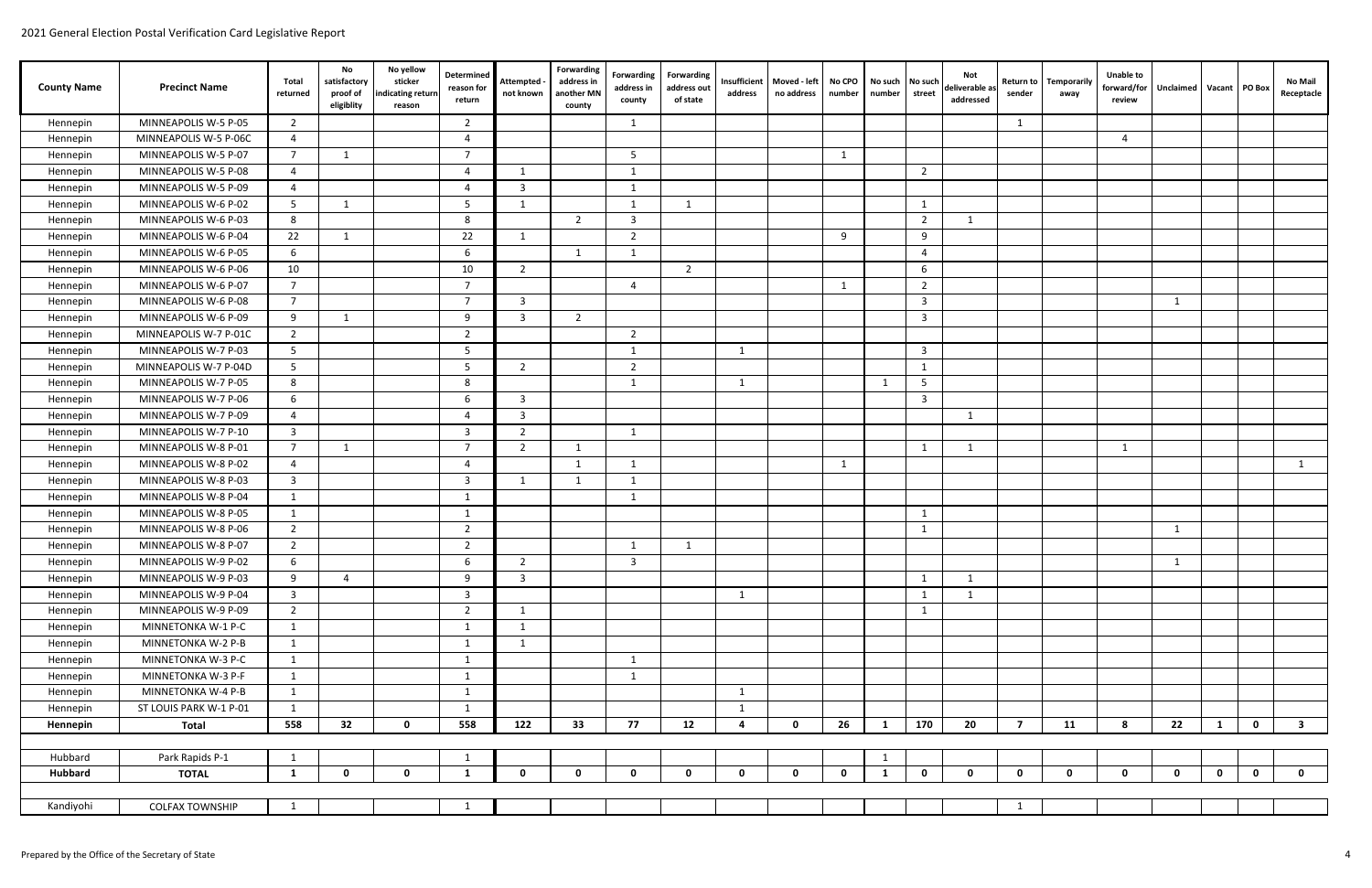| <b>County Name</b> | <b>Precinct Name</b>       | Total<br>returned | No<br>satisfactory<br>proof of<br>eligiblity | No yellow<br>sticker<br>indicating return<br>reason | Determined<br>reason for<br>return | <b>Attempted</b><br>not known | Forwarding<br>address in<br>another MN<br>county | Forwarding<br>address in<br>county | Forwarding<br>address out<br>of state | Insufficient<br>address | Moved - left<br>no address | No CPO<br>number | No such<br>number | No such<br>street | Not<br>deliverable as<br>addressed | <b>Return to</b><br>sender | <b>Temporarily</b><br>away | <b>Unable to</b><br>forward/for<br>review | Unclaimed   Vacant   PO Box |                |             | <b>No Mail</b><br>Receptacle |
|--------------------|----------------------------|-------------------|----------------------------------------------|-----------------------------------------------------|------------------------------------|-------------------------------|--------------------------------------------------|------------------------------------|---------------------------------------|-------------------------|----------------------------|------------------|-------------------|-------------------|------------------------------------|----------------------------|----------------------------|-------------------------------------------|-----------------------------|----------------|-------------|------------------------------|
| Kandiyohi          | COON RAPIDS W-2 P-1        | - 1               |                                              |                                                     | $\mathbf{1}$                       |                               |                                                  | 1                                  |                                       |                         |                            |                  |                   |                   |                                    |                            |                            |                                           |                             |                |             |                              |
| Kandiyohi          | <b>DOVRE TOWNSHIP</b>      | $\overline{2}$    |                                              |                                                     | $\overline{2}$                     |                               |                                                  |                                    |                                       |                         |                            |                  |                   |                   |                                    |                            |                            | $\overline{2}$                            |                             |                |             |                              |
| Kandiyohi          | <b>GRANITE FALLS W-2</b>   | -1                |                                              |                                                     | $\mathbf{1}$                       |                               |                                                  | 1                                  |                                       |                         |                            |                  |                   |                   |                                    |                            |                            |                                           |                             |                |             |                              |
| Kandiyohi          | <b>GREEN LAKE TOWNSHIP</b> | 11                |                                              |                                                     | 11                                 |                               |                                                  |                                    |                                       |                         |                            |                  |                   |                   |                                    | 1                          | 10                         |                                           |                             |                |             |                              |
| Kandiyohi          | <b>HARRISON TOWNSHIP</b>   | 2                 |                                              |                                                     | $\overline{2}$                     |                               | -1                                               |                                    |                                       |                         |                            |                  | 1                 |                   |                                    |                            |                            |                                           |                             |                |             |                              |
| Kandiyohi          | <b>HOLLAND TOWNSHIP</b>    | - 1               |                                              |                                                     | $\overline{\mathbf{1}}$            |                               |                                                  |                                    |                                       |                         |                            |                  |                   |                   |                                    | 1                          |                            |                                           |                             |                |             |                              |
| Kandiyohi          | <b>IRVING TOWNSHIP</b>     | -1                |                                              |                                                     | - 1                                |                               | -1                                               |                                    |                                       |                         |                            |                  |                   |                   |                                    |                            |                            |                                           |                             |                |             |                              |
| Kandiyohi          | LITCHFIELD W-3             | - 1               |                                              |                                                     | - 1                                |                               |                                                  | -1                                 |                                       |                         |                            |                  |                   |                   |                                    |                            |                            |                                           |                             |                |             |                              |
| Kandiyohi          | <b>NEW LONDON</b>          | 10                |                                              |                                                     | 10                                 |                               | $\overline{1}$                                   |                                    |                                       |                         |                            |                  |                   |                   | 1                                  | $\overline{2}$             | $\overline{3}$             | $\overline{3}$                            |                             |                |             |                              |
| Kandiyohi          | NEW LONDON TOWNSHIP        | 3                 |                                              |                                                     | $\overline{\mathbf{3}}$            |                               |                                                  |                                    |                                       |                         |                            |                  |                   |                   |                                    | 1                          |                            | $\overline{2}$                            |                             |                |             |                              |
| Kandiyohi          | PADDOCK                    | 1                 |                                              |                                                     | 1                                  |                               |                                                  | 1                                  |                                       |                         |                            |                  |                   |                   |                                    |                            |                            |                                           |                             |                |             |                              |
| Kandiyohi          | <b>PENNOCK</b>             | -1                |                                              |                                                     | -1                                 |                               |                                                  |                                    |                                       |                         |                            |                  |                   |                   |                                    |                            |                            | $\overline{1}$                            |                             |                |             |                              |
| Kandiyohi          | RAYMOND                    | $\overline{1}$    |                                              |                                                     | $\overline{1}$                     |                               |                                                  |                                    |                                       |                         |                            |                  |                   |                   |                                    | 1                          |                            |                                           |                             |                |             |                              |
| Kandiyohi          | ROSEVILLE TOWNSHIP         | -1                |                                              |                                                     | - 1                                |                               | -1                                               |                                    |                                       |                         |                            |                  |                   |                   |                                    |                            |                            |                                           |                             |                |             |                              |
| Kandiyohi          | <b>SAUK RAPIDS</b>         | -1                |                                              |                                                     | $\overline{1}$                     |                               |                                                  |                                    |                                       |                         |                            |                  |                   |                   |                                    | 1                          |                            |                                           |                             |                |             |                              |
| Kandiyohi          | <b>SPICER</b>              | -1                |                                              |                                                     | -1                                 |                               |                                                  |                                    |                                       |                         |                            |                  |                   |                   |                                    |                            |                            | -1                                        |                             |                |             |                              |
| Kandiyohi          | ST ANTHONY P-1             | -1                |                                              |                                                     | -1                                 |                               |                                                  | -1                                 |                                       |                         |                            |                  |                   |                   |                                    |                            |                            |                                           |                             |                |             |                              |
| Kandiyohi          | ST. JOHNS TOWNSHIP         | - 1               |                                              |                                                     | -1                                 |                               |                                                  |                                    |                                       |                         |                            |                  |                   |                   | $\mathbf{1}$                       |                            |                            |                                           |                             |                |             |                              |
| Kandiyohi          | TWO HARBORS W-2            | -1                |                                              |                                                     | $\mathbf{1}$                       |                               |                                                  | 1                                  |                                       |                         |                            |                  |                   |                   |                                    |                            |                            |                                           |                             |                |             |                              |
| Kandiyohi          | WILLMAR W-1 P-1            | 21                |                                              |                                                     | 21                                 |                               |                                                  |                                    |                                       | 1                       |                            |                  | 1                 |                   | 11                                 |                            |                            |                                           | 1                           | $\overline{7}$ |             |                              |
| Kandiyohi          | WILLMAR W-1 P-3            | -5                |                                              |                                                     | 5                                  |                               |                                                  |                                    |                                       | $\overline{\mathbf{3}}$ |                            |                  |                   |                   | 1                                  |                            |                            |                                           | $\mathbf{1}$                |                |             |                              |
| Kandiyohi          | WILLMAR W-2 P-1            | -1                |                                              |                                                     | $\overline{1}$                     |                               |                                                  |                                    |                                       | 1                       |                            |                  |                   |                   |                                    |                            |                            |                                           |                             |                |             |                              |
| Kandiyohi          | WILLMAR W-2 P-3            | 9                 |                                              |                                                     | 9                                  |                               |                                                  | 1                                  |                                       |                         |                            |                  |                   |                   | $\mathbf{3}$                       | $\overline{4}$             | 1                          |                                           |                             |                |             |                              |
| Kandiyohi          | WILLMAR W-3 P-1            | 28                |                                              |                                                     | 28                                 |                               | 1                                                |                                    | $\overline{1}$                        | 22                      |                            |                  |                   |                   | 4                                  |                            |                            |                                           |                             |                |             |                              |
| Kandiyohi          | WILLMAR W-3 P-2            | 12                |                                              |                                                     | 12                                 |                               |                                                  | 1                                  |                                       |                         |                            |                  | $\overline{7}$    |                   |                                    |                            |                            |                                           | $\overline{\mathbf{3}}$     | 1              |             |                              |
| Kandiyohi          | WILLMAR W-4 P-1            | 10                |                                              |                                                     | 10                                 |                               |                                                  | -1                                 |                                       |                         |                            |                  |                   |                   | 1                                  |                            | 8                          |                                           |                             |                |             |                              |
| Kandiyohi          | WILLMAR W-4 P-2            | -1                |                                              |                                                     | - 1                                |                               |                                                  | 1                                  |                                       |                         |                            |                  |                   |                   |                                    |                            |                            |                                           |                             |                |             |                              |
| Kandiyohi          | WILLMAR W-4 P-3            | $\overline{4}$    |                                              |                                                     | 4                                  |                               |                                                  | $\mathbf{1}$                       |                                       |                         |                            |                  |                   |                   |                                    |                            | $\overline{\mathbf{3}}$    |                                           |                             |                |             |                              |
|                    | YELLOW CARDS (INACTIVE) -  |                   |                                              |                                                     |                                    |                               |                                                  |                                    |                                       |                         |                            |                  |                   |                   |                                    |                            |                            |                                           |                             |                |             |                              |
| Kandiyohi          | NO PRECINCT                | $\overline{4}$    |                                              |                                                     | $\overline{4}$                     |                               |                                                  |                                    |                                       | 1                       |                            |                  |                   |                   | $\overline{2}$                     |                            |                            | 1                                         |                             |                |             |                              |
| Kandiyohi          | <b>TOTAL</b>               | 138               | $\mathbf 0$                                  | $\mathbf 0$                                         | 138                                | $\mathbf 0$                   | 5 <sup>1</sup>                                   | 11                                 | 1                                     | 28                      | $\mathbf 0$                | $\mathbf 0$      | 9                 | $\mathbf 0$       | 24                                 | 12                         | 25                         | 10                                        | 5                           | 8              | $\mathbf 0$ | $\mathbf{0}$                 |
| Lake               | Fall Lake Twp              | -1                |                                              |                                                     | - 1                                |                               |                                                  |                                    |                                       |                         |                            |                  |                   |                   |                                    |                            | $\mathbf{1}$               |                                           |                             |                |             |                              |
| Lake               | Silver Bay P-1             | 1                 |                                              |                                                     | $\mathbf{1}$                       | $\mathbf{1}$                  |                                                  |                                    |                                       |                         |                            |                  |                   |                   |                                    |                            |                            |                                           |                             |                |             |                              |
| Lake               | <b>TOTAL</b>               | $\overline{2}$    | $\mathbf{0}$                                 | $\mathbf 0$                                         | $\overline{2}$                     | 1                             | $\mathbf{0}$                                     | $\mathbf{0}$                       | $\mathbf 0$                           | $\mathbf 0$             | $\mathbf 0$                | $\mathbf 0$      | $\mathbf 0$       | $\mathbf 0$       | $\mathbf 0$                        | $\mathbf 0$                | $\mathbf{1}$               | $\mathbf{0}$                              | $\mathbf{0}$                | $\mathbf 0$    | $\mathbf 0$ | $\mathbf{0}$                 |
|                    |                            |                   |                                              |                                                     |                                    |                               |                                                  |                                    |                                       |                         |                            |                  |                   |                   |                                    |                            |                            |                                           |                             |                |             |                              |
| Lyon               | Minneota                   | $\mathbf{1}$      |                                              |                                                     |                                    |                               |                                                  |                                    |                                       |                         |                            |                  |                   |                   | $\mathbf{1}$                       |                            |                            |                                           |                             |                |             |                              |
| Lyon               | <b>TOTAL</b>               | $\mathbf{1}$      | $\mathbf 0$                                  | $\mathbf 0$                                         | $\mathbf 0$                        | $\mathbf 0$                   | $\mathbf{0}$                                     | $\mathbf 0$                        | $\mathbf 0$                           | $\mathbf 0$             | $\mathbf 0$                | $\mathbf 0$      | $\mathbf{0}$      | $\mathbf 0$       | $\mathbf{1}$                       | $\mathbf 0$                | $\mathbf 0$                | $\mathbf 0$                               | $\mathbf{0}$                | $\mathbf 0$    | $\mathbf 0$ | $\overline{0}$               |
|                    |                            |                   |                                              |                                                     |                                    |                               |                                                  |                                    |                                       |                         |                            |                  |                   |                   |                                    |                            |                            |                                           |                             |                |             |                              |
| Marshall           | Argyle City                | $\mathbf{1}$      |                                              |                                                     | $\mathbf{1}$                       |                               |                                                  |                                    |                                       |                         |                            |                  |                   |                   |                                    |                            | $\mathbf{1}$               |                                           |                             |                |             |                              |
| Marshall           | Foldahl Township           | 1                 |                                              |                                                     | 1                                  |                               |                                                  | 1                                  |                                       |                         |                            |                  |                   |                   |                                    |                            |                            |                                           |                             |                |             |                              |
| Marshall           | Middle River City          | $\overline{2}$    |                                              |                                                     | $\overline{2}$                     |                               | 1                                                | 1                                  |                                       |                         |                            |                  |                   |                   |                                    |                            |                            |                                           |                             |                |             |                              |
| Marshall           | Stephen City               | 1                 |                                              |                                                     | $\mathbf{1}$                       |                               |                                                  |                                    |                                       |                         |                            |                  |                   |                   |                                    |                            | $\mathbf{1}$               |                                           |                             |                |             |                              |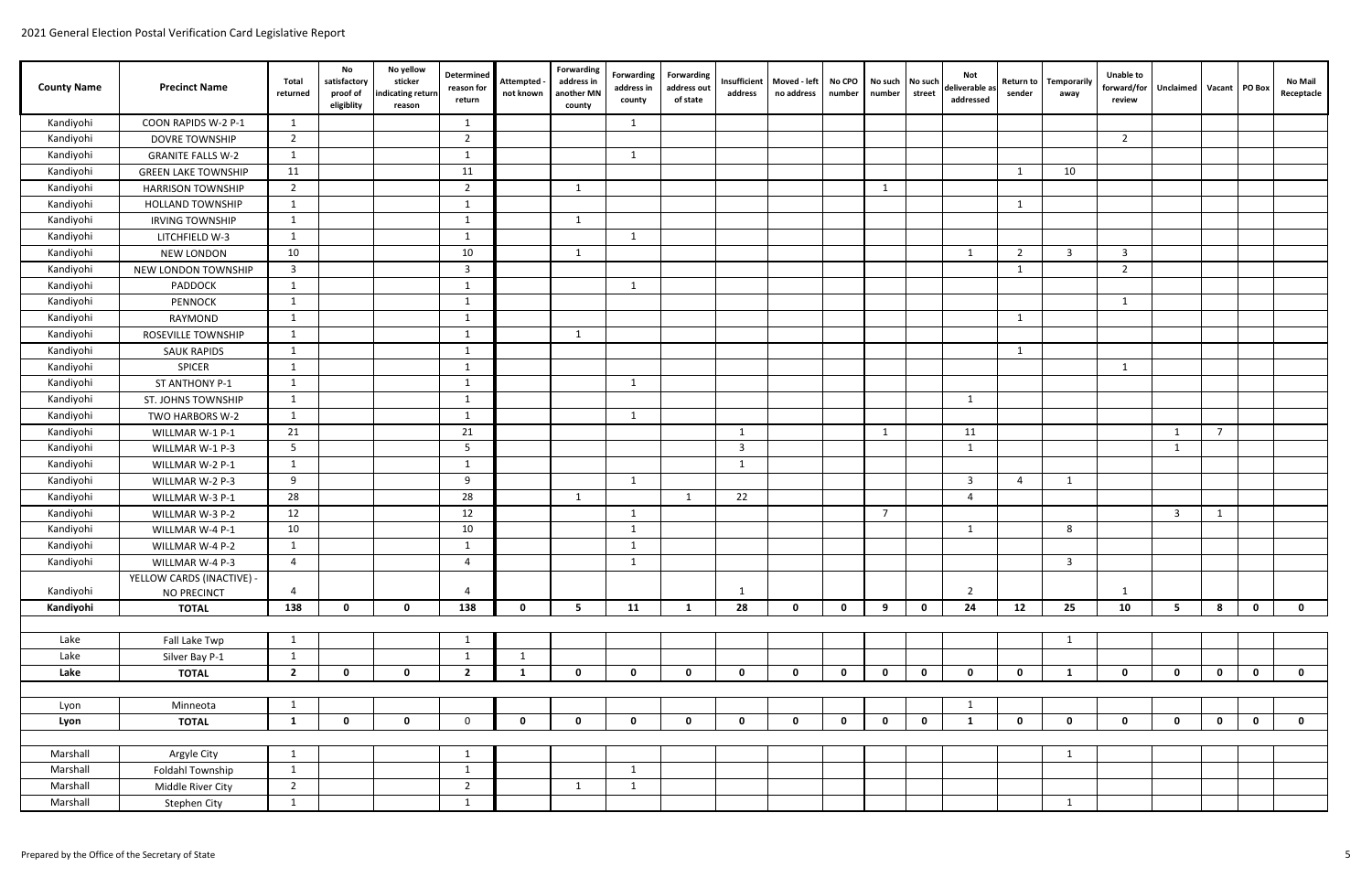| <b>County Name</b> | <b>Precinct Name</b> | Total<br>returned       | No<br>satisfactory<br>proof of<br>eligiblity | No yellow<br>sticker<br>indicating return<br>reason | Determined<br>reason for<br>return | Attempted -<br>not known | Forwarding<br>address in<br>another MN<br>county | Forwarding<br>address in<br>county | <b>Forwarding</b><br>address out<br>of state | Insufficient<br>address | Moved - left<br>no address | No CPO<br>number | number      | No such No such<br>street | Not<br>deliverable as<br>addressed | <b>Return to</b><br>sender | Temporarily<br>away | <b>Unable to</b><br>forward/for<br>review | Unclaimed Vacant   PO Box |             |                | <b>No Mail</b><br>Receptacle |
|--------------------|----------------------|-------------------------|----------------------------------------------|-----------------------------------------------------|------------------------------------|--------------------------|--------------------------------------------------|------------------------------------|----------------------------------------------|-------------------------|----------------------------|------------------|-------------|---------------------------|------------------------------------|----------------------------|---------------------|-------------------------------------------|---------------------------|-------------|----------------|------------------------------|
| <b>Marshall</b>    | <b>TOTAL</b>         | - 5                     | $\mathbf{0}$                                 | $\mathbf 0$                                         | 5                                  | $\mathbf{0}$             | 1                                                | $\overline{2}$                     | $\mathbf 0$                                  | $\mathbf 0$             | $\mathbf 0$                | $\mathbf 0$      | $\mathbf 0$ | $\mathbf 0$               | $\mathbf 0$                        | $\mathbf 0$                | $\overline{2}$      | $\mathbf 0$                               | $\mathbf 0$               | $\mathbf 0$ | $\mathbf 0$    | $\mathbf 0$                  |
|                    |                      |                         |                                              |                                                     |                                    |                          |                                                  |                                    |                                              |                         |                            |                  |             |                           |                                    |                            |                     |                                           |                           |             |                |                              |
| Ramsey             | Arden Hills-1        | 1                       |                                              |                                                     | -1                                 |                          |                                                  |                                    |                                              |                         |                            |                  |             |                           | $\mathbf{1}$                       |                            |                     |                                           |                           |             |                |                              |
| Ramsey             | Gem Lake-1           | 1                       |                                              |                                                     | -1                                 |                          |                                                  | 1                                  |                                              |                         |                            |                  |             |                           |                                    |                            |                     |                                           |                           |             |                |                              |
| Ramsey             | Little Canada-3      | 1                       |                                              |                                                     | 1                                  |                          |                                                  |                                    |                                              |                         | $\mathbf{1}$               |                  |             |                           |                                    |                            |                     |                                           |                           |             |                |                              |
| Ramsey             | Maplewood-6          | 1                       |                                              |                                                     | 1                                  | 1                        |                                                  |                                    |                                              |                         |                            |                  |             |                           |                                    |                            |                     |                                           |                           |             |                |                              |
| Ramsey             | Maplewood-7          | 1                       |                                              |                                                     | 1                                  |                          |                                                  |                                    |                                              |                         |                            |                  |             |                           |                                    |                            |                     |                                           |                           | 1           |                |                              |
| Ramsey             | Mounds View-4        | 1                       |                                              |                                                     | -1                                 | -1                       |                                                  |                                    |                                              |                         |                            |                  |             |                           |                                    |                            |                     |                                           |                           |             |                |                              |
| Ramsey             | New Brighton-7       | 1                       |                                              |                                                     | -1                                 |                          |                                                  |                                    |                                              |                         |                            |                  | 1           |                           |                                    |                            |                     |                                           |                           |             |                |                              |
| Ramsey             | Roseville-3          | 1                       |                                              |                                                     | 1                                  |                          |                                                  |                                    |                                              |                         |                            |                  |             |                           | $\mathbf{1}$                       |                            |                     |                                           |                           |             |                |                              |
| Ramsey             | Roseville-4          | 1                       |                                              |                                                     | 1                                  |                          |                                                  |                                    |                                              |                         |                            |                  |             |                           | $\mathbf{1}$                       |                            |                     |                                           |                           |             |                |                              |
| Ramsey             | Shoreview-3          | 1                       |                                              |                                                     | 1                                  | $\overline{1}$           |                                                  |                                    |                                              |                         |                            |                  |             |                           |                                    |                            |                     |                                           |                           |             |                |                              |
| Ramsey             | St. Anthony-1 Ramsey | 1                       |                                              |                                                     | $\mathbf{1}$                       |                          | - 1                                              |                                    |                                              |                         |                            |                  |             |                           |                                    |                            |                     |                                           |                           |             |                |                              |
| Ramsey             | St. Paul 1-1         | 1                       |                                              |                                                     | -1                                 |                          |                                                  |                                    | 1                                            |                         |                            |                  |             |                           |                                    |                            |                     |                                           |                           |             |                |                              |
| Ramsey             | St. Paul 1-11        | $\overline{\mathbf{3}}$ |                                              |                                                     | $\overline{\mathbf{3}}$            |                          | $\overline{2}$                                   |                                    |                                              |                         |                            |                  |             |                           | -1                                 |                            |                     |                                           |                           |             |                |                              |
| Ramsey             | St. Paul 1-13        | 1                       |                                              |                                                     | -1                                 |                          |                                                  |                                    |                                              |                         |                            |                  |             |                           | $\mathbf{1}$                       |                            |                     |                                           |                           |             |                |                              |
| Ramsey             | St. Paul 1-2         | $\overline{2}$          |                                              |                                                     | $\overline{2}$                     |                          |                                                  |                                    |                                              |                         |                            |                  |             |                           |                                    |                            |                     |                                           |                           |             | $\overline{2}$ |                              |
| Ramsey             | St. Paul 1-4         | $\overline{2}$          |                                              |                                                     | 2                                  |                          |                                                  | 1                                  |                                              |                         |                            |                  |             |                           | $\mathbf{1}$                       |                            |                     |                                           |                           |             |                |                              |
| Ramsey             | St. Paul 1-5         | $\overline{2}$          |                                              |                                                     | 2                                  | -1                       |                                                  |                                    |                                              |                         |                            |                  |             |                           |                                    |                            |                     | $\mathbf{1}$                              |                           |             |                |                              |
| Ramsey             | St. Paul 1-6         | $\overline{2}$          |                                              |                                                     | $\overline{2}$                     | -1                       |                                                  | 1                                  |                                              |                         |                            |                  |             |                           |                                    |                            |                     |                                           |                           |             |                |                              |
| Ramsey             | St. Paul 1-7         | 1                       |                                              |                                                     | -1                                 |                          |                                                  | -1                                 |                                              |                         |                            |                  |             |                           |                                    |                            |                     |                                           |                           |             |                |                              |
| Ramsey             | St. Paul 1-9         | 1                       |                                              |                                                     | -1                                 |                          |                                                  |                                    |                                              |                         |                            |                  |             |                           |                                    |                            |                     | -1                                        |                           |             |                |                              |
| Ramsey             | St. Paul 2-11        | $\overline{\mathbf{3}}$ |                                              |                                                     | $\overline{3}$                     |                          |                                                  | $\overline{2}$                     |                                              |                         |                            |                  |             |                           |                                    |                            | 1                   |                                           |                           |             |                |                              |
| Ramsey             | St. Paul 2-14        | $\overline{2}$          |                                              |                                                     | $\overline{2}$                     | 1                        |                                                  |                                    |                                              |                         |                            |                  |             |                           | 1                                  |                            |                     |                                           |                           |             |                |                              |
| Ramsey             | St. Paul 2-15        | 1                       |                                              |                                                     | 1                                  |                          |                                                  |                                    |                                              |                         |                            |                  |             |                           |                                    |                            |                     |                                           |                           |             | 1              |                              |
| Ramsey             | St. Paul 2-2         | 1                       |                                              |                                                     | -1                                 |                          |                                                  |                                    |                                              |                         |                            |                  |             |                           | 1                                  |                            |                     |                                           |                           |             |                |                              |
| Ramsey             | St. Paul 2-4         | $\overline{4}$          |                                              |                                                     | 4                                  | $\overline{4}$           |                                                  |                                    |                                              |                         |                            |                  |             |                           |                                    |                            |                     |                                           |                           |             |                |                              |
| Ramsey             | St. Paul 2-5         | $\mathbf{1}$            |                                              |                                                     | $\mathbf{1}$                       |                          |                                                  |                                    |                                              |                         |                            |                  |             |                           |                                    |                            |                     |                                           |                           |             |                |                              |
| Ramsey             | St. Paul 2-7         | $\overline{2}$          |                                              |                                                     | $\overline{2}$                     |                          |                                                  | $\mathbf{1}$                       | 1                                            |                         |                            |                  |             |                           |                                    |                            |                     |                                           |                           |             |                |                              |
| Ramsey             | St. Paul 2-9         | 1                       |                                              |                                                     | 1                                  |                          |                                                  |                                    |                                              |                         |                            |                  |             |                           |                                    |                            |                     | $\mathbf{1}$                              |                           |             |                |                              |
| Ramsey             | St. Paul 3-11        | $\overline{3}$          |                                              |                                                     | $\overline{\mathbf{3}}$            |                          | $\overline{2}$                                   | $\mathbf{1}$                       |                                              |                         |                            |                  |             |                           |                                    |                            |                     |                                           |                           |             |                |                              |
| Ramsey             | St. Paul 3-12        | 1                       |                                              |                                                     | 1                                  |                          |                                                  |                                    |                                              |                         |                            |                  |             |                           |                                    |                            | $\mathbf{1}$        |                                           |                           |             |                |                              |
| Ramsey             | St. Paul 3-13        | 1                       |                                              |                                                     | 1                                  |                          |                                                  | 1                                  |                                              |                         |                            |                  |             |                           |                                    |                            |                     |                                           |                           |             |                |                              |
| Ramsey             | St. Paul 3-14        | 1                       |                                              |                                                     | 1                                  |                          |                                                  |                                    | 1                                            |                         |                            |                  |             |                           |                                    |                            |                     |                                           |                           |             |                |                              |
| Ramsey             | St. Paul 3-2         | 1                       |                                              |                                                     | 1                                  |                          |                                                  |                                    |                                              |                         |                            |                  |             |                           |                                    |                            |                     |                                           |                           | 1           |                |                              |
| Ramsey             | St. Paul 3-4         | $\overline{2}$          |                                              |                                                     | $\overline{2}$                     |                          |                                                  | $\mathbf{1}$                       |                                              |                         |                            |                  |             |                           | $\mathbf{1}$                       |                            |                     |                                           |                           |             |                |                              |
| Ramsey             | St. Paul 3-5         | 1                       |                                              |                                                     | 1                                  |                          |                                                  |                                    |                                              |                         |                            |                  |             |                           | $\mathbf{1}$                       |                            |                     |                                           |                           |             |                |                              |
| Ramsey             | St. Paul 3-6         | 1                       |                                              |                                                     | 1                                  |                          | $\overline{1}$                                   |                                    |                                              |                         |                            |                  |             |                           |                                    |                            |                     |                                           |                           |             |                |                              |
| Ramsey             | St. Paul 3-7         | 1                       |                                              | $\overline{1}$                                      | $\mathbf 0$                        |                          |                                                  |                                    |                                              |                         |                            |                  |             |                           |                                    |                            |                     |                                           |                           |             |                |                              |
| Ramsey             | St. Paul 3-9         | 1                       |                                              |                                                     | -1                                 |                          |                                                  |                                    |                                              |                         |                            |                  | 1           |                           |                                    |                            |                     |                                           |                           |             |                |                              |
| Ramsey             | St. Paul 4-10        | 1                       |                                              |                                                     | 1                                  |                          |                                                  |                                    | $\mathbf{1}$                                 |                         |                            |                  |             |                           |                                    |                            |                     |                                           |                           |             |                |                              |
| Ramsey             | St. Paul 4-12        | $\overline{3}$          |                                              |                                                     | $\mathbf{3}$                       | $\overline{\mathbf{3}}$  |                                                  |                                    |                                              |                         |                            |                  |             |                           |                                    |                            |                     |                                           |                           |             |                |                              |
| Ramsey             | St. Paul 4-15        | 1                       |                                              |                                                     | 1                                  |                          |                                                  | $\mathbf{1}$                       |                                              |                         |                            |                  |             |                           |                                    |                            |                     |                                           |                           |             |                |                              |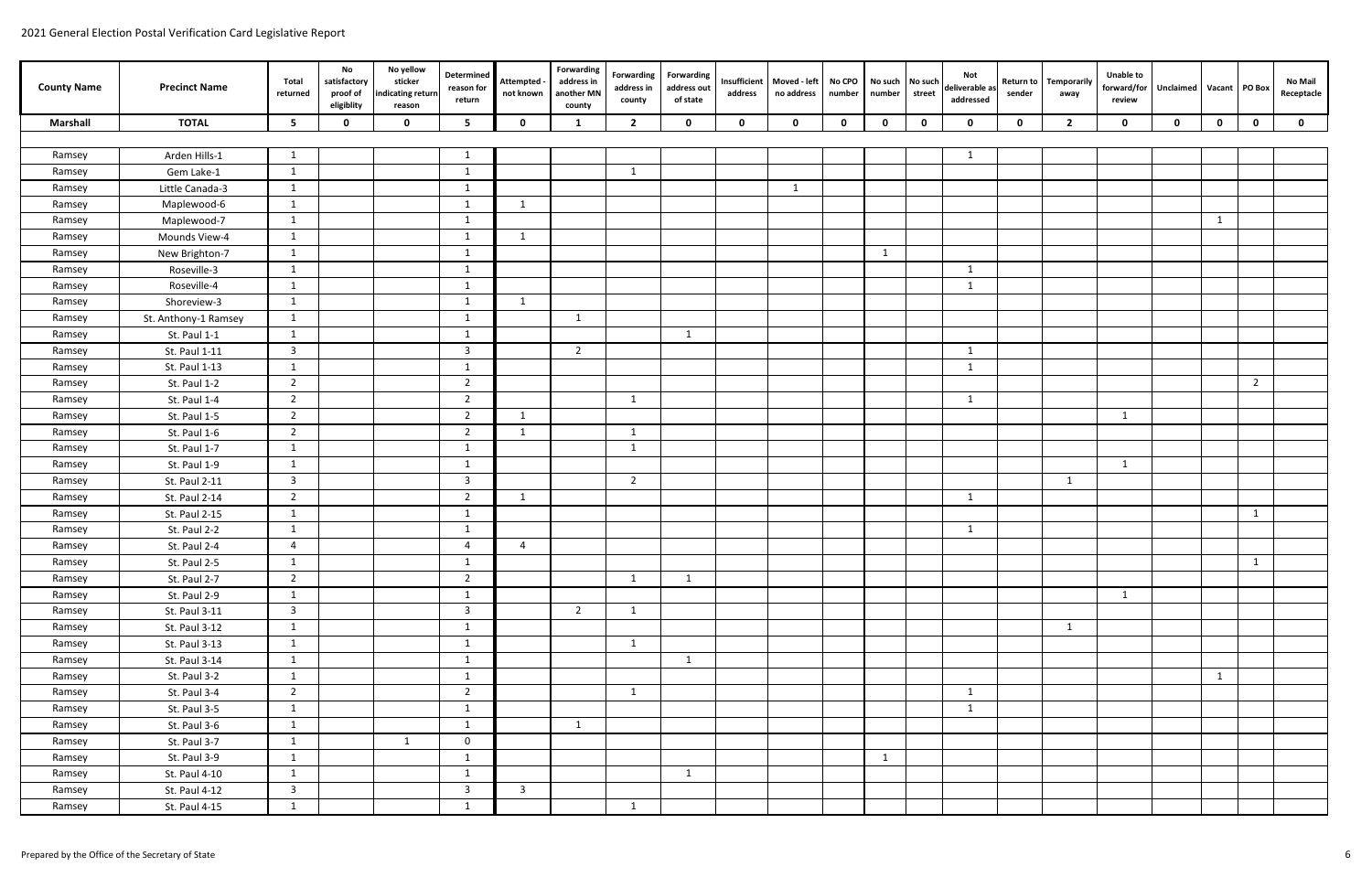| <b>County Name</b> | <b>Precinct Name</b>   | Total<br>returned       | No<br>satisfactory<br>proof of<br>eligiblity | No yellow<br>sticker<br>ndicating return<br>reason | Determined<br>reason for<br>return | <b>Attempted</b><br>not known | <b>Forwarding</b><br>address in<br>another MN<br>county | Forwarding<br>address in<br>county | <b>Forwarding</b><br>address out<br>of state | address        | Insufficient   Moved - left<br>no address | No CPO<br>number | No such<br>number | No such<br>street | Not<br>deliverable as<br>addressed | <b>Return to</b><br>sender | <b>Temporarily</b><br>away | <b>Unable to</b><br>forward/for<br>review | Unclaimed   Vacant   PO Box |                |             | No Mail<br>Receptacle |
|--------------------|------------------------|-------------------------|----------------------------------------------|----------------------------------------------------|------------------------------------|-------------------------------|---------------------------------------------------------|------------------------------------|----------------------------------------------|----------------|-------------------------------------------|------------------|-------------------|-------------------|------------------------------------|----------------------------|----------------------------|-------------------------------------------|-----------------------------|----------------|-------------|-----------------------|
| Ramsey             | St. Paul 4-2           | $\overline{2}$          |                                              |                                                    | $\overline{2}$                     |                               |                                                         |                                    |                                              |                |                                           |                  |                   |                   | $\overline{2}$                     |                            |                            |                                           |                             |                |             |                       |
| Ramsey             | St. Paul 4-3           | $\overline{4}$          |                                              |                                                    | $\overline{a}$                     | $\overline{2}$                |                                                         |                                    |                                              |                |                                           |                  | $\overline{2}$    |                   |                                    |                            |                            |                                           |                             |                |             |                       |
| Ramsey             | St. Paul 4-4           | $\overline{2}$          |                                              |                                                    | 2                                  |                               |                                                         | $\mathbf{1}$                       |                                              |                |                                           |                  |                   |                   |                                    |                            | $\mathbf{1}$               |                                           |                             |                |             |                       |
| Ramsey             | St. Paul 4-5           | $\overline{2}$          |                                              |                                                    | 2                                  | $\overline{1}$                |                                                         |                                    |                                              |                |                                           |                  |                   |                   |                                    |                            |                            | 1                                         |                             |                |             |                       |
| Ramsey             | St. Paul 4-6           | -1                      |                                              |                                                    | - 1                                | -1                            |                                                         |                                    |                                              |                |                                           |                  |                   |                   |                                    |                            |                            |                                           |                             |                |             |                       |
| Ramsey             | St. Paul 4-7           | 1                       |                                              |                                                    | -1                                 |                               |                                                         |                                    |                                              |                |                                           |                  |                   |                   | 1                                  |                            |                            |                                           |                             |                |             |                       |
| Ramsey             | St. Paul 4-8           | $\overline{2}$          | 1                                            |                                                    | -1                                 |                               |                                                         | -1                                 |                                              |                |                                           |                  |                   |                   |                                    |                            |                            |                                           |                             |                |             |                       |
| Ramsey             | St. Paul 4-9           | $\overline{2}$          |                                              |                                                    | $\overline{2}$                     | -1                            |                                                         |                                    |                                              |                |                                           |                  |                   |                   |                                    |                            |                            | 1                                         |                             |                |             |                       |
| Ramsey             | St. Paul 5-1           | 1                       |                                              |                                                    | 1                                  |                               |                                                         |                                    | 1                                            |                |                                           |                  |                   |                   |                                    |                            |                            |                                           |                             |                |             |                       |
| Ramsey             | St. Paul 5-5           | 1                       |                                              |                                                    | -1                                 | - 1                           |                                                         |                                    |                                              |                |                                           |                  |                   |                   |                                    |                            |                            |                                           |                             |                |             |                       |
| Ramsey             | St. Paul 5-7           | $\overline{2}$          |                                              |                                                    | 2                                  | 2                             |                                                         |                                    |                                              |                |                                           |                  |                   |                   |                                    |                            |                            |                                           |                             |                |             |                       |
| Ramsey             | St. Paul 6-5           | 1                       |                                              |                                                    | -1                                 |                               |                                                         |                                    |                                              |                |                                           |                  |                   |                   | 1                                  |                            |                            |                                           |                             |                |             |                       |
| Ramsey             | St. Paul 6-6           | 1                       |                                              |                                                    | -1                                 |                               |                                                         | 1                                  |                                              |                |                                           |                  |                   |                   |                                    |                            |                            |                                           |                             |                |             |                       |
| Ramsey             | St. Paul 6-8           | 1                       |                                              |                                                    | -1                                 |                               |                                                         | 1                                  |                                              |                |                                           |                  |                   |                   |                                    |                            |                            |                                           |                             |                |             |                       |
| Ramsey             | St. Paul 7-1           | $\overline{\mathbf{3}}$ |                                              |                                                    | $\overline{\mathbf{3}}$            | $\overline{\phantom{0}}$      | 1                                                       |                                    |                                              |                |                                           |                  |                   |                   |                                    |                            |                            | 1                                         |                             |                |             |                       |
| Ramsey             | St. Paul 7-12          | 1                       |                                              |                                                    | -1                                 | - 1                           |                                                         |                                    |                                              |                |                                           |                  |                   |                   |                                    |                            |                            |                                           |                             |                |             |                       |
| Ramsey             | St. Paul 7-13          | $\overline{2}$          |                                              |                                                    | $\overline{2}$                     |                               |                                                         |                                    |                                              |                |                                           |                  |                   |                   |                                    |                            | $\overline{2}$             |                                           |                             |                |             |                       |
| Ramsey             | St. Paul 7-5           | 1                       |                                              |                                                    | - 1                                |                               |                                                         |                                    |                                              | -1             |                                           |                  |                   |                   |                                    |                            |                            |                                           |                             |                |             |                       |
| Ramsey             | St. Paul 7-7           | $\overline{2}$          |                                              |                                                    | $\overline{2}$                     | $\overline{2}$                |                                                         |                                    |                                              |                |                                           |                  |                   |                   |                                    |                            |                            |                                           |                             |                |             |                       |
| Ramsey             | St. Paul 7-8           | 1                       |                                              |                                                    | -1                                 | 1                             |                                                         |                                    |                                              |                |                                           |                  |                   |                   |                                    |                            |                            |                                           |                             |                |             |                       |
| Ramsey             | Vadnais Heights-1      | 1                       |                                              |                                                    | -1                                 |                               | 1                                                       |                                    |                                              |                |                                           |                  |                   |                   |                                    |                            |                            |                                           |                             |                |             |                       |
| Ramsey             | White Bear Lake 1-1    | 1                       |                                              |                                                    | 1                                  | $\overline{1}$                |                                                         |                                    |                                              |                |                                           |                  |                   |                   |                                    |                            |                            |                                           |                             |                |             |                       |
| Ramsey             | White Bear Lake 2-1    | -1                      |                                              |                                                    | -1                                 |                               |                                                         | 1                                  |                                              |                |                                           |                  |                   |                   |                                    |                            |                            |                                           |                             |                |             |                       |
| Ramsey             | White Bear Lake 3-1    | -1                      |                                              |                                                    | - 1                                |                               |                                                         |                                    |                                              |                |                                           |                  |                   |                   | -1                                 |                            |                            |                                           |                             |                |             |                       |
| Ramsey             | White Bear Township-4  | 1                       |                                              |                                                    | -1                                 |                               |                                                         |                                    |                                              |                |                                           |                  |                   |                   | 1                                  |                            |                            |                                           |                             |                |             |                       |
| Ramsey             | <b>TOTAL</b>           | 97                      | 1                                            | 1                                                  | 95                                 | 27                            | 8                                                       | 16                                 | 5                                            | 1              | 1                                         | $\mathbf 0$      | -4                | $\mathbf 0$       | 16                                 | $\mathbf 0$                | 5                          | 6                                         | $\mathbf 0$                 | $\overline{2}$ | 4           | $\mathbf 0$           |
|                    |                        |                         |                                              |                                                    |                                    |                               |                                                         |                                    |                                              |                |                                           |                  |                   |                   |                                    |                            |                            |                                           |                             |                |             |                       |
| Redwood            | City of Lamberton      | $\mathbf{1}$            |                                              |                                                    | $\mathbf{r}$                       |                               |                                                         | $\pm$                              |                                              |                |                                           |                  |                   |                   |                                    |                            |                            |                                           |                             |                |             |                       |
| Redwood            | Morgan Township        | 1                       |                                              |                                                    | 1                                  |                               |                                                         | $\mathbf{1}$                       |                                              |                |                                           |                  |                   |                   |                                    |                            |                            |                                           |                             |                |             |                       |
| Redwood            | City of Vesta          | 1                       |                                              |                                                    | -1                                 |                               |                                                         |                                    |                                              |                |                                           |                  | $\mathbf{1}$      |                   |                                    |                            |                            |                                           |                             |                |             |                       |
| Redwood            | Redwood Falls Township | 1                       |                                              |                                                    | -1                                 |                               |                                                         |                                    |                                              |                |                                           |                  |                   |                   |                                    |                            | $\mathbf{1}$               |                                           |                             |                |             |                       |
| Redwood            | Redwood Falls - W1     | $\overline{2}$          |                                              |                                                    | $\overline{2}$                     |                               |                                                         |                                    | $\mathbf{1}$                                 |                |                                           |                  |                   |                   | $\mathbf{1}$                       |                            |                            |                                           |                             |                |             |                       |
| Redwood            | Redwood Falls - W3     | $\mathbf{1}$            |                                              |                                                    | -1                                 | $\mathbf{1}$                  |                                                         |                                    |                                              |                |                                           |                  |                   |                   |                                    |                            |                            |                                           |                             |                |             |                       |
| Redwood            | <b>TOTAL</b>           | $\overline{7}$          |                                              |                                                    | $\overline{7}$                     | 1                             |                                                         | $2^{\circ}$                        | $\mathbf{1}$                                 |                |                                           |                  | $\mathbf{1}$      |                   | $\mathbf{1}$                       |                            | $\mathbf{1}$               |                                           |                             |                |             |                       |
|                    |                        |                         |                                              |                                                    |                                    |                               |                                                         |                                    |                                              |                |                                           |                  |                   |                   |                                    |                            |                            |                                           |                             |                |             |                       |
| Renville           | Hector                 | 1                       |                                              |                                                    | 1                                  |                               |                                                         |                                    |                                              |                |                                           |                  |                   |                   | 1                                  |                            |                            |                                           |                             |                |             |                       |
| Renville           | Olivia                 | $\overline{2}$          |                                              |                                                    | $\overline{2}$                     |                               |                                                         |                                    |                                              | $\mathbf{1}$   |                                           |                  |                   |                   |                                    |                            |                            |                                           |                             | 1              |             |                       |
| Renville           | Sacred Heart           | 1                       |                                              |                                                    | -1                                 |                               |                                                         |                                    |                                              | $\mathbf{1}$   |                                           |                  |                   |                   |                                    |                            |                            |                                           |                             |                |             |                       |
| Renville           | <b>TOTAL</b>           | $\overline{a}$          | $\mathbf 0$                                  | $\mathbf 0$                                        | $\Delta$                           | $\mathbf 0$                   | $\mathbf 0$                                             | $\mathbf 0$                        | $\mathbf 0$                                  | $\overline{2}$ | $\mathbf 0$                               | $\mathbf{0}$     | $\mathbf 0$       | $\mathbf 0$       | $\mathbf{1}$                       | $\mathbf 0$                | $\mathbf 0$                | $\mathbf 0$                               | $\mathbf 0$                 | $\mathbf{1}$   | $\mathbf 0$ | $\mathbf 0$           |
|                    |                        |                         |                                              |                                                    |                                    |                               |                                                         |                                    |                                              |                |                                           |                  |                   |                   |                                    |                            |                            |                                           |                             |                |             |                       |
| Scott              | New Market Township    | 1                       |                                              |                                                    |                                    |                               |                                                         | $\mathbf{1}$                       |                                              |                |                                           |                  |                   |                   |                                    |                            |                            |                                           |                             |                |             |                       |
| Scott              | <b>TOTAL</b>           | $\mathbf{1}$            |                                              |                                                    |                                    | $\mathbf 0$                   | $\mathbf 0$                                             | 1                                  | $\mathbf 0$                                  | $\mathbf 0$    | $\mathbf 0$                               | $\mathbf 0$      | $\mathbf 0$       | $\mathbf 0$       | $\mathbf 0$                        | $\mathbf 0$                | $\mathbf 0$                | $\mathbf 0$                               | $\mathbf 0$                 | $\mathbf 0$    | $\mathbf 0$ | $\mathbf 0$           |
|                    |                        |                         |                                              |                                                    |                                    |                               |                                                         |                                    |                                              |                |                                           |                  |                   |                   |                                    |                            |                            |                                           |                             |                |             |                       |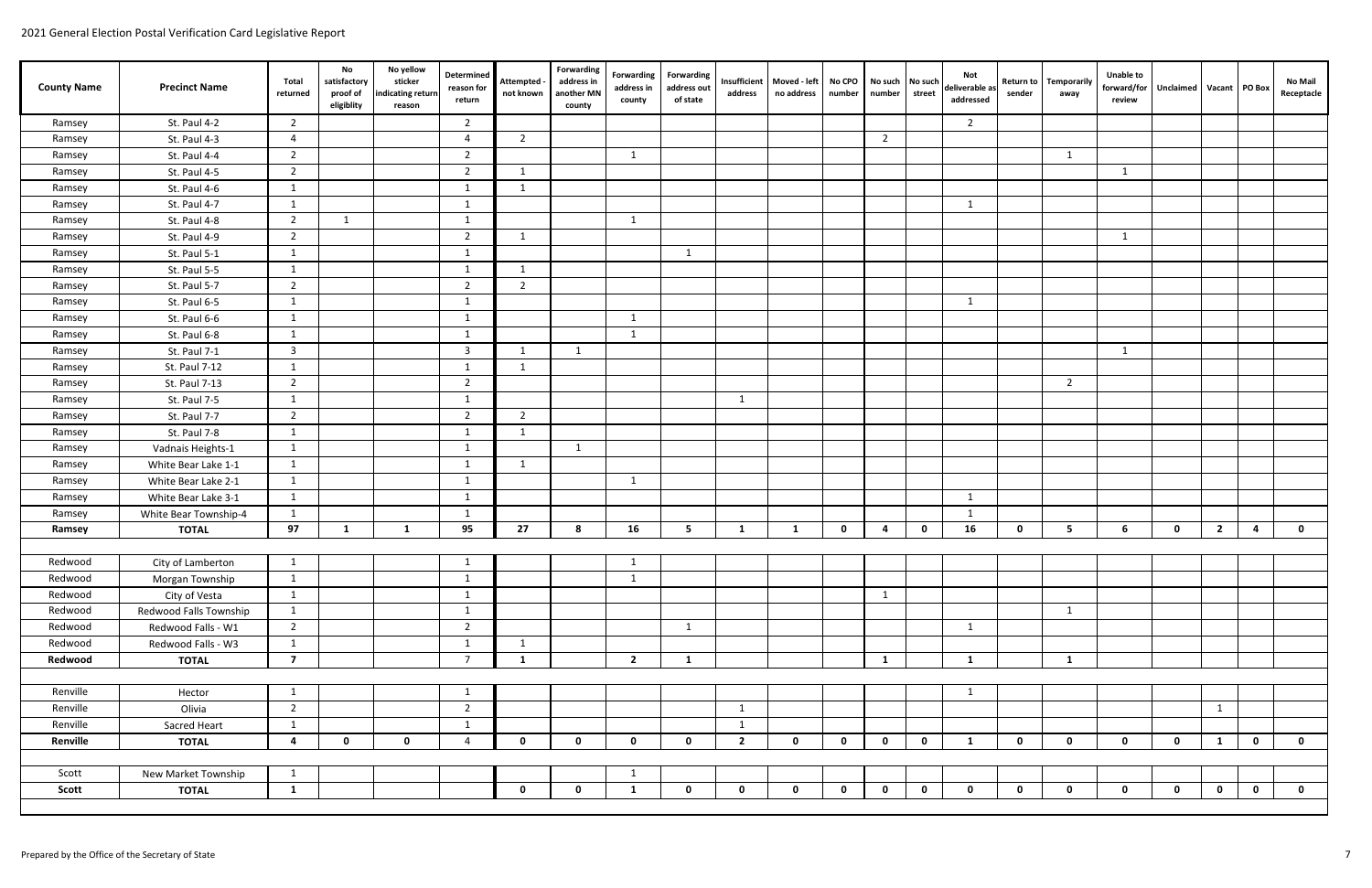| <b>County Name</b> | <b>Precinct Name</b>            | Total<br>returned       | No<br>satisfactory<br>proof of<br>eligiblity | No yellow<br>sticker<br>indicating return<br>reason | Determined<br>reason for<br>return | Attempted<br>not known | Forwarding<br>address in<br>another MN<br>county | Forwarding<br>address in<br>county | Forwarding<br>address out<br>of state | Insufficient<br>address | Moved - left<br>no address | No CPO<br>number | No such No such<br>number | street       | Not<br>deliverable as<br>addressed | <b>Return to</b><br>sender | <b>Temporarily</b><br>away | <b>Unable to</b><br>forward/for<br>review | Unclaimed   Vacant   PO Box |              |              | <b>No Mail</b><br>Receptacle |
|--------------------|---------------------------------|-------------------------|----------------------------------------------|-----------------------------------------------------|------------------------------------|------------------------|--------------------------------------------------|------------------------------------|---------------------------------------|-------------------------|----------------------------|------------------|---------------------------|--------------|------------------------------------|----------------------------|----------------------------|-------------------------------------------|-----------------------------|--------------|--------------|------------------------------|
|                    | ISD 477-Princeton (Baldwin,     |                         |                                              |                                                     |                                    |                        |                                                  |                                    |                                       |                         |                            |                  |                           |              |                                    |                            |                            |                                           |                             |              |              |                              |
|                    | Blue Hill, and Greenbush Town   |                         |                                              |                                                     |                                    |                        |                                                  |                                    |                                       |                         |                            |                  |                           |              |                                    |                            |                            |                                           |                             |              |              |                              |
| Sherburne          | Hall)                           | 4                       |                                              |                                                     |                                    |                        |                                                  | -1                                 | 1                                     |                         |                            |                  | 1                         |              | $\mathbf{1}$                       |                            |                            |                                           |                             |              |              |                              |
|                    | ISD 882-Monticello (Monticello  |                         |                                              |                                                     |                                    |                        |                                                  |                                    |                                       |                         |                            |                  |                           |              |                                    |                            |                            |                                           |                             |              |              |                              |
|                    | <b>Community Center Gym)</b>    | $\overline{2}$          |                                              |                                                     |                                    |                        |                                                  |                                    |                                       |                         |                            |                  |                           |              |                                    |                            |                            |                                           |                             |              |              |                              |
| Sherburne          | ISD 726-Becker (Becker City     |                         |                                              |                                                     |                                    |                        | $\overline{2}$                                   |                                    |                                       |                         |                            |                  |                           |              |                                    |                            |                            |                                           |                             |              |              |                              |
| Sherburne          | Hall)                           | 6                       |                                              |                                                     |                                    |                        | $\overline{2}$                                   | -1                                 | $\mathbf{1}$                          |                         |                            |                  |                           |              | $\mathbf{1}$                       | 1                          |                            |                                           |                             |              |              |                              |
|                    | ISD 727-Big Lake (Big Lake City |                         |                                              |                                                     |                                    |                        |                                                  |                                    |                                       |                         |                            |                  |                           |              |                                    |                            |                            |                                           |                             |              |              |                              |
| Sherburne          | Hall)                           | 14                      |                                              |                                                     |                                    |                        |                                                  | 2                                  |                                       | $\mathbf 1$             |                            |                  |                           |              | 8                                  | 1                          |                            |                                           |                             |              |              |                              |
| Sherburne          | <b>TOTAL</b>                    | 26                      | $\mathbf{0}$                                 | $\mathbf 0$                                         | $\mathbf{0}$                       | $\mathbf 0$            | 5                                                | $\mathbf{a}$                       | $\overline{2}$                        | -1                      | $\mathbf 0$                | $\mathbf 0$      | 1                         | $\mathbf 0$  | 10                                 | $\overline{2}$             | 1                          | $\mathbf 0$                               | $\mathbf 0$                 | $\mathbf 0$  | $\mathbf 0$  | $\mathbf 0$                  |
|                    |                                 |                         |                                              |                                                     |                                    |                        |                                                  |                                    |                                       |                         |                            |                  |                           |              |                                    |                            |                            |                                           |                             |              |              |                              |
| Stearns            | Fair Haven Township             | $\mathbf{1}$            |                                              |                                                     |                                    |                        |                                                  |                                    |                                       |                         |                            |                  |                           |              |                                    |                            | -1                         |                                           |                             |              |              |                              |
| Stearns            | Paynesville Township            | -1                      |                                              |                                                     |                                    |                        |                                                  |                                    |                                       |                         |                            |                  | 1                         |              |                                    |                            |                            |                                           |                             |              |              |                              |
| <b>Stearns</b>     | <b>TOTAL</b>                    | $\overline{2}$          | $\mathbf{0}$                                 | $\mathbf 0$                                         | $\mathbf 0$                        | $\mathbf 0$            | $\mathbf{0}$                                     | $\mathbf{0}$                       | $\mathbf 0$                           | $\mathbf 0$             | $\mathbf 0$                | $\mathbf 0$      | 1                         | $\mathbf{0}$ | $\mathbf 0$                        | $\mathbf 0$                | $\mathbf{1}$               | $\mathbf 0$                               | $\mathbf 0$                 | $\mathbf 0$  | $\mathbf{0}$ | $\mathbf 0$                  |
|                    |                                 |                         |                                              |                                                     |                                    |                        |                                                  |                                    |                                       |                         |                            |                  |                           |              |                                    |                            |                            |                                           |                             |              |              |                              |
| Steele             | Owatonna W3 P2                  | $\mathbf{1}$            |                                              |                                                     | -1                                 |                        |                                                  |                                    |                                       |                         |                            |                  |                           |              |                                    |                            |                            | 1                                         |                             |              |              |                              |
| Steele             | OwatonnaW5 P2                   | -1                      |                                              |                                                     | -1                                 |                        |                                                  |                                    |                                       |                         |                            |                  |                           |              | 1                                  |                            |                            |                                           |                             |              |              |                              |
| <b>Steele</b>      | <b>TOTAL</b>                    | $\overline{2}$          |                                              |                                                     | $\overline{2}$                     | $\mathbf 0$            | $\Omega$                                         | $\mathbf{0}$                       | $\mathbf 0$                           | $\mathbf{0}$            | $\mathbf 0$                | $\mathbf 0$      | $\mathbf 0$               | $\mathbf{0}$ | $\mathbf{1}$                       | $\mathbf{0}$               | <sup>n</sup>               | $\mathbf 1$                               | $\mathbf{0}$                | $\mathbf 0$  | $\mathbf{0}$ | $\mathbf 0$                  |
|                    |                                 |                         |                                              |                                                     |                                    |                        |                                                  |                                    |                                       |                         |                            |                  |                           |              |                                    |                            |                            |                                           |                             |              |              |                              |
| Washington         | Cottage Grove P3                |                         |                                              |                                                     | -1                                 |                        |                                                  | $\mathbf 1$                        |                                       |                         |                            |                  |                           |              |                                    |                            |                            |                                           |                             |              |              |                              |
| Washington         | Cottage Grove P6                | 1                       |                                              |                                                     | 1                                  |                        |                                                  | 1                                  |                                       |                         |                            |                  |                           |              |                                    |                            |                            |                                           |                             |              |              |                              |
| Washington         | Cottage Grove P7                | -1                      |                                              |                                                     | $\mathbf{1}$                       |                        |                                                  |                                    |                                       |                         |                            |                  |                           |              |                                    |                            |                            | $\mathbf{1}$                              |                             |              |              |                              |
| Washington         | Lake Elmo P-2                   | 1                       |                                              |                                                     | $\mathbf{1}$                       |                        |                                                  | $\mathbf{1}$                       |                                       |                         |                            |                  |                           |              |                                    |                            |                            |                                           |                             |              |              |                              |
| Washington         | Lake St Croix Beach             | $\overline{1}$          | $\mathbf{1}$                                 |                                                     | 1                                  |                        |                                                  | 1                                  |                                       |                         |                            |                  |                           |              |                                    |                            |                            |                                           |                             |              |              |                              |
| Washington         | Mahtomedi P-1                   | -1                      |                                              |                                                     | -1                                 |                        |                                                  |                                    |                                       |                         |                            |                  |                           |              | 1                                  |                            |                            |                                           |                             |              |              |                              |
| Washington         | Mahtomedi P-2                   | -1                      |                                              |                                                     | -1                                 | -1                     |                                                  |                                    |                                       |                         |                            |                  |                           |              |                                    |                            |                            |                                           |                             |              |              |                              |
| Washington         | May Twp                         | 1                       |                                              |                                                     | -1                                 |                        |                                                  |                                    |                                       |                         |                            |                  |                           |              |                                    |                            | 1                          |                                           |                             |              |              |                              |
| Washington         | Stillwater P1-W2                | 1                       |                                              |                                                     | $\mathbf{1}$                       |                        |                                                  |                                    |                                       |                         |                            |                  |                           |              | $\mathbf{1}$                       |                            |                            |                                           |                             |              |              |                              |
| Washington         | Stillwater P4-W8                | 1                       |                                              |                                                     | $\mathbf{1}$                       |                        |                                                  | $\mathbf{1}$                       |                                       |                         |                            |                  |                           |              |                                    |                            |                            |                                           |                             |              |              |                              |
| Washington         | Woodbury P7                     | 1                       | 1                                            |                                                     | $\mathbf{1}$                       |                        | $\mathbf{1}$                                     |                                    |                                       |                         |                            |                  |                           |              |                                    |                            |                            |                                           |                             |              |              |                              |
| Washington         | Stillwater Twp                  | 1                       | 1                                            |                                                     | 1                                  |                        |                                                  | $\mathbf{1}$                       |                                       |                         |                            |                  |                           |              |                                    |                            |                            |                                           |                             |              |              |                              |
| Washington         | Woodbury P9A                    | $\overline{2}$          |                                              |                                                     | $\overline{2}$                     |                        |                                                  |                                    |                                       |                         |                            |                  |                           |              | 1                                  |                            | $\mathbf{1}$               |                                           |                             |              |              |                              |
| Washington         | Woodbury P10                    | $\overline{2}$          |                                              |                                                     | $\overline{2}$                     |                        |                                                  | 1                                  |                                       | 1                       |                            |                  |                           |              |                                    |                            |                            |                                           |                             |              |              |                              |
| Washington         | Woodbury P14                    | $\mathbf{1}$            |                                              |                                                     | -1                                 |                        |                                                  |                                    |                                       | 1                       |                            |                  |                           |              |                                    |                            |                            |                                           |                             |              |              |                              |
| Washington         | <b>TOTAL</b>                    | 17                      | $\mathbf{A}$                                 | $\mathbf 0$                                         | 17                                 | $\mathbf{1}$           | 1                                                | $\overline{7}$                     | $\mathbf 0$                           | $\overline{2}$          | $\mathbf 0$                | $\mathbf 0$      | $\mathbf 0$               | $\mathbf 0$  | $\overline{\mathbf{3}}$            | $\mathbf{0}$               | $\overline{2}$             | 1                                         | $\mathbf 0$                 | $\mathbf 0$  | $\mathbf{0}$ | $\mathbf 0$                  |
|                    |                                 |                         |                                              |                                                     |                                    |                        |                                                  |                                    |                                       |                         |                            |                  |                           |              |                                    |                            |                            |                                           |                             |              |              |                              |
| Wilkin             | Breckenridge P-1                | 1                       |                                              |                                                     | 1                                  |                        |                                                  |                                    | 1                                     |                         |                            |                  |                           |              |                                    |                            |                            |                                           |                             |              |              |                              |
| Wilkin             | Breckenridge P-2                | $\overline{2}$          |                                              | $\mathbf{1}$                                        | $\overline{2}$                     |                        |                                                  | 1                                  |                                       |                         |                            |                  |                           |              |                                    |                            |                            |                                           |                             | $\mathbf{1}$ |              |                              |
| Wilkin             | Breckenridge P-3                | $\mathbf{1}$            |                                              |                                                     | $\mathbf{1}$                       |                        |                                                  |                                    |                                       | 1                       |                            |                  |                           |              |                                    |                            |                            |                                           |                             |              |              |                              |
| Wilkin             | <b>TOTAL</b>                    | $\overline{\mathbf{4}}$ | $\mathbf{0}$                                 | 1                                                   | $\overline{4}$                     | $\mathbf 0$            | $\mathbf{0}$                                     | $\mathbf{1}$                       | -1                                    | -1                      | $\mathbf 0$                | $\mathbf 0$      | $\mathbf 0$               | $\mathbf 0$  | $\mathbf 0$                        | $\mathbf{0}$               | $\mathbf{0}$               | $\mathbf{0}$                              | $\mathbf{0}$                | -1           | $\mathbf{0}$ | $\mathbf 0$                  |
|                    |                                 |                         |                                              |                                                     |                                    |                        |                                                  |                                    |                                       |                         |                            |                  |                           |              |                                    |                            |                            |                                           |                             |              |              |                              |
| Wright             | Annandale                       | $\overline{2}$          |                                              |                                                     | $\overline{2}$                     |                        |                                                  | $\mathbf{1}$                       |                                       |                         |                            |                  |                           | $\mathbf{1}$ |                                    |                            |                            |                                           |                             |              |              |                              |
| Wright             | Corinna Township                | 1                       |                                              |                                                     | 1                                  |                        |                                                  | 1                                  |                                       |                         |                            |                  |                           |              |                                    |                            |                            |                                           |                             |              |              |                              |
|                    |                                 |                         |                                              |                                                     |                                    |                        |                                                  |                                    |                                       |                         |                            |                  |                           |              |                                    |                            |                            |                                           |                             |              |              |                              |